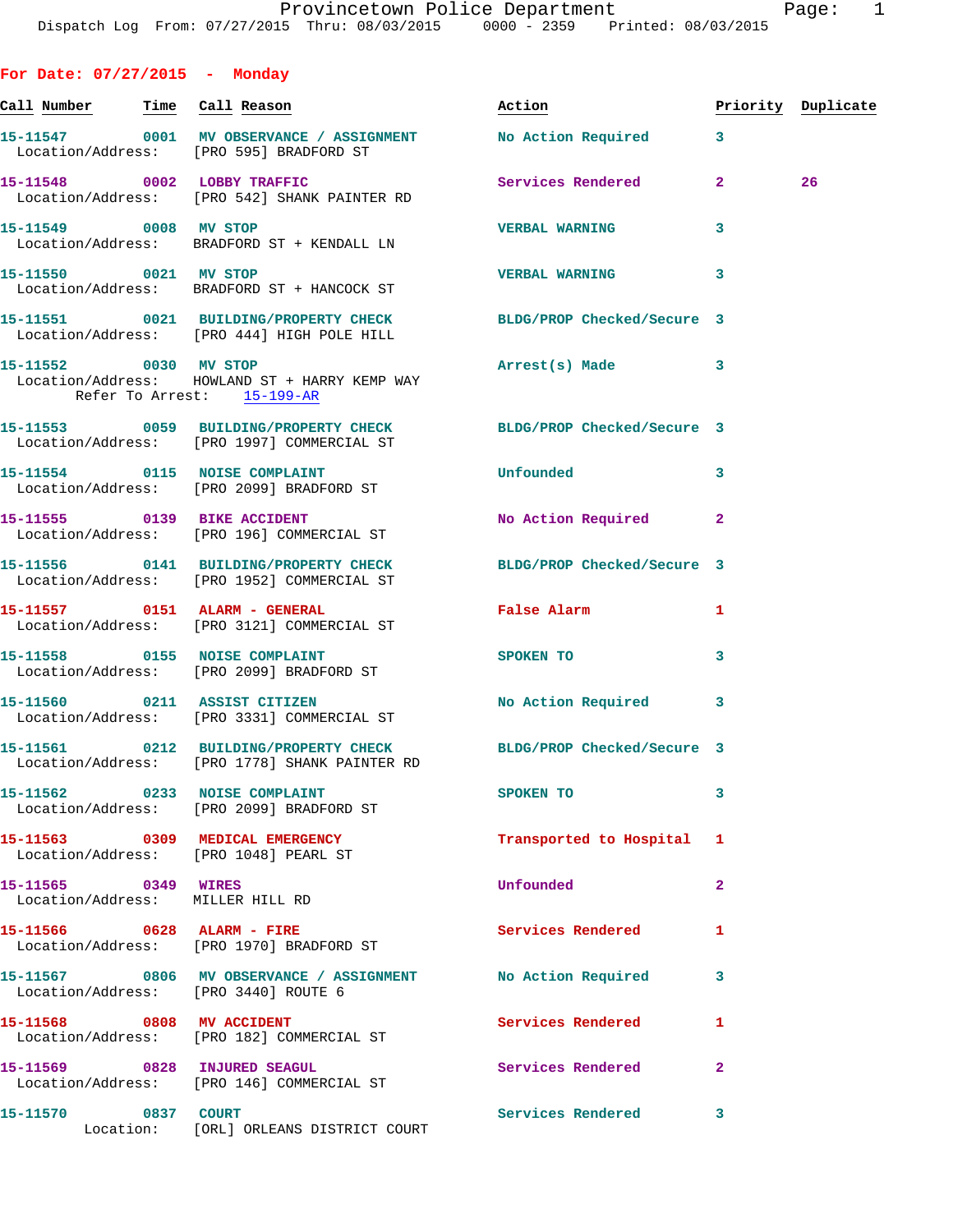|                                                                             | 15-11571 0839 BUILDING/PROPERTY CHECK<br>Location/Address: [PRO 444] HIGH POLE HILL                       | Services Rendered 3        |                |
|-----------------------------------------------------------------------------|-----------------------------------------------------------------------------------------------------------|----------------------------|----------------|
|                                                                             | 15-11576 0900 BUILDING/PROPERTY CHECK<br>Location/Address: [PRO 105] COMMERCIAL ST                        | BLDG/PROP Checked/Secure 3 |                |
| 15-11572 0903 ASSIST CITIZEN                                                | Location/Address: [PRO 1017] NELSON AVE                                                                   | Services Rendered          | 3              |
| 15-11573 0910 COMPLAINT                                                     | Location/Address: ALDEN ST + CEMETERY RD                                                                  | Services Rendered          | 3              |
|                                                                             | 15-11574 0948 PARKING COMPLAINT / GENERAL Services Rendered<br>Location/Address: [PRO 105] COMMERCIAL ST  |                            | 3              |
|                                                                             | 15-11575 1019 PARK, WALK & TALK<br>Location/Address: [PRO 105] COMMERCIAL ST                              | Services Rendered          | $\overline{2}$ |
|                                                                             | 15-11577 1054 MV OBSERVANCE / ASSIGNMENT Services Rendered<br>Location/Address: BRADFORD ST + STANDISH ST |                            | 3              |
| 15-11578 1057 MV STOP                                                       | Location/Address: [PRO 75] CAPTAIN BERTIES WAY                                                            | Citation/Warning Issued 3  |                |
| 15-11579 1111 MV STOP<br>Location/Address: HOWLAND ST                       |                                                                                                           | <b>VERBAL WARNING</b>      | 3              |
| 15-11580 1125 MV STOP                                                       | Location/Address: [PRO 2577] BRADFORD ST                                                                  | Citation/Warning Issued 3  |                |
| 15-11581 1150 CHEST PAINS                                                   | Location/Address: [PRO 542] SHANK PAINTER RD                                                              | <b>PATIENT REFUSAL</b>     | 1              |
| 15-11583 1203 MEDICAL EMERGENCY<br>Location/Address: [PRO 1402] NELSON AVE  |                                                                                                           | Transported to Hospital 1  |                |
| 15-11584 1205 LOST WALLET<br>Location/Address: [PRO 2030] DUNCAN LN         |                                                                                                           | Services Rendered          | 3              |
| 15-11585 1238 PARKING COMPLAINT<br>Location/Address: [PRO 569] WINSLOW ST   |                                                                                                           | No Action Required 3       |                |
|                                                                             | 15-11586 1300 BUILDING/PROPERTY CHECK<br>Location/Address: [PRO 2493] BRADFORD ST                         | BLDG/PROP Checked/Secure 3 |                |
| Location/Address: ROUTE 6                                                   | 15-11587 1313 MV OBSERVANCE / ASSIGNMENT Services Rendered                                                |                            | 3              |
|                                                                             | 15-11588 1344 MV OBSERVANCE / ASSIGNMENT Services Rendered<br>Location/Address: [PRO 2206] COMMERCIAL ST  |                            | 3              |
|                                                                             | Location/Address: [PRO 106] COMMERCIAL ST<br>Refer To Arrest: 15-200-AR                                   | Arrest(s) Made             | 3              |
| 15-11591 1532 COMPLAINT/NEIGHBOR<br>Location/Address: [PRO 1004] NELSON AVE |                                                                                                           | SPOKEN TO                  | 3              |
| 15-11592 1542 LANDLORD/TENANT<br>Location/Address: THISTLEMORE RD           |                                                                                                           | SPOKEN TO                  | $\mathbf{2}$   |
| 15-11593 1600 MV STOP                                                       | Location/Address: [PRO 3436] BRADFORD ST                                                                  | <b>VERBAL WARNING</b>      | 3              |
| 15-11594 1609 MV ACCIDENT                                                   | Location/Address: [PRO 2483] COMMERCIAL ST                                                                | Services Rendered          | $\mathbf{1}$   |
|                                                                             |                                                                                                           |                            | $\mathbf{1}$   |

Location/Address: [PRO 781] CAPTAIN BERTIES WAY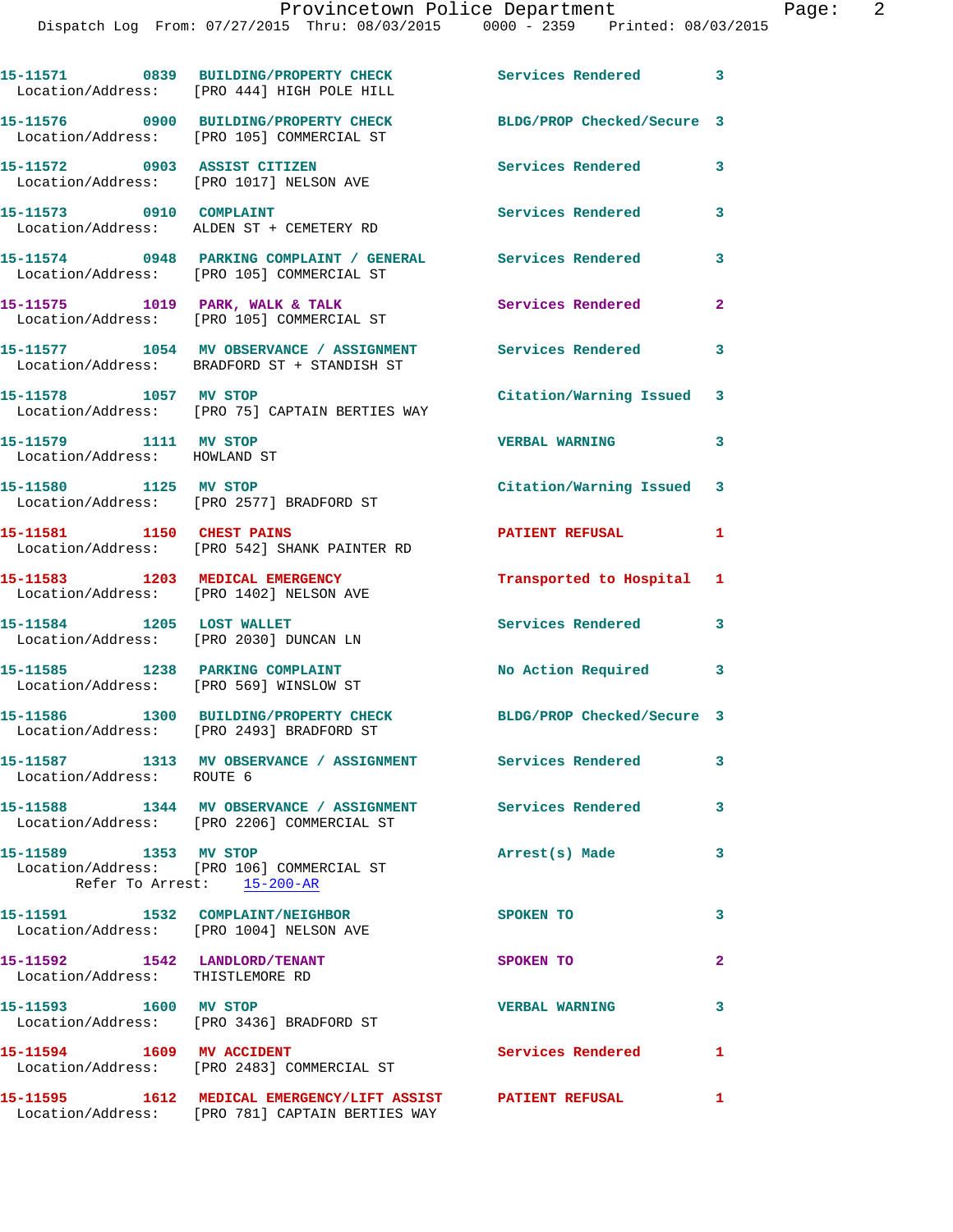|                                                                   | Dispatch Log From: 07/27/2015 Thru: 08/03/2015 0000 - 2359 Printed: 08/03/2015                                | Provincetown Police Department Page: 3 |              |
|-------------------------------------------------------------------|---------------------------------------------------------------------------------------------------------------|----------------------------------------|--------------|
|                                                                   |                                                                                                               |                                        |              |
|                                                                   | 15-11596 1613 PARK, WALK & TALK 1999 Services Rendered 2<br>Location/Address: [PRO 105] COMMERCIAL ST         |                                        |              |
|                                                                   | 15-11597 1625 MV ACCIDENT<br>Location/Address: [PRO 364] COMMERCIAL ST                                        | Taken/Referred to Other 1              |              |
|                                                                   | 15-11598 1719 ASSIST AGENCY / MUTUAL AID Taken/Referred to Other 3<br>Location/Address: [PRO 2513] ROUTE 6    |                                        |              |
|                                                                   | 15-11601 1743 ASSIST AGENCY / MUTUAL AID Services Rendered 3<br>Location/Address: [PRO 208] COMMERCIAL ST     |                                        |              |
|                                                                   | 15-11602 1808 SHOPLIFTING<br>Location/Address: [PRO 3314] COMMERCIAL ST                                       | Services Rendered 3                    |              |
|                                                                   | 15-11603 1829 ASSIST CITIZEN/WELL BEING Services Rendered 3<br>Location/Address: [PRO 2139] COMMERCIAL ST     |                                        |              |
|                                                                   | 15-11604 1941 NOISE COMPLAINT<br>Location/Address: [PRO 2483] COMMERCIAL ST                                   | SPOKEN TO NAME OF SPOKEN TO            | $\mathbf{3}$ |
| Location/Address: COMMERCIAL ST                                   | 15-11605 1945 LOST TAG HEUER WATCH Services Rendered                                                          |                                        | $\mathbf{3}$ |
|                                                                   | 15-11607 2022 COMPLAINT - STREET PERFORMERS SPOKEN TO<br>Location/Address: [PRO 3292] COMMERCIAL ST           |                                        | $\mathbf{3}$ |
| Location/Address: COMMERCIAL ST                                   | 15-11606 2023 MEDICAL EMERGENCY Services Rendered                                                             |                                        | $\mathbf{1}$ |
|                                                                   | 15-11608 2031 NOISE COMPLAINT/BARKING DOG Services Rendered 3<br>Location/Address: [PRO 74] BRADFORD ST EXT   |                                        |              |
|                                                                   | 15-11609 2109 FOUND WALLET/RETURNED Services Rendered 3<br>Location/Address: [PRO 542] SHANK PAINTER RD       |                                        | 1            |
|                                                                   | 15-11610 2148 COMPLAINT<br>Location/Address: [PRO 606] CONWELL ST                                             | SPOKEN TO 3                            |              |
|                                                                   | 15-11611 2154 BUILDING/PROPERTY CHECK BLDG/PROP Checked/Secure 3<br>Location/Address: [PRO 175] COMMERCIAL ST |                                        |              |
|                                                                   | 15-11612 2158 BUILDING/PROPERTY CHECK<br>Location/Address: [PRO 1952] COMMERCIAL ST                           | BLDG/PROP Checked/Secure 3             |              |
| 15-11613 2222 MV DISABLED<br>Location/Address: [PRO 2479] ROUTE 6 |                                                                                                               | Services Rendered 2                    |              |
|                                                                   | 15-11614 2238 BUILDING/PROPERTY CHECK<br>Location/Address: [PRO 1638] COMMERCIAL ST                           | BLDG/PROP Checked/Secure 3             |              |
|                                                                   | 15-11615 2328 BUILDING/PROPERTY CHECK BLDG/PROP Checked/Secure 3<br>Location/Address: [PRO 488] MAYFLOWER AVE |                                        |              |
|                                                                   | 15-11617 2331 FOUND KEYS                                                                                      | Services Rendered 3                    |              |
|                                                                   | Location/Address: [PRO 105] COMMERCIAL ST<br>15-11618 2343 BUILDING/PROPERTY CHECK BLDG/PROP Checked/Secure 3 |                                        |              |
|                                                                   | Location/Address: [PRO 182] COMMERCIAL ST<br>15-11619 2346 MV OBSERVANCE / ASSIGNMENT Services Rendered 3     |                                        |              |
|                                                                   | Location/Address: HOWLAND ST + BRADFORD ST                                                                    |                                        |              |
| For Date: $07/28/2015$ - Tuesday                                  |                                                                                                               |                                        |              |
| 15-11620 0002 MV STOP                                             |                                                                                                               | VERBAL WARNING 3                       |              |

 Location/Address: KENDALL LN + BRADFORD ST **15-11621 0006 BUILDING/PROPERTY CHECK BLDG/PROP Checked/Secure 3**  Location/Address: [PRO 2483] COMMERCIAL ST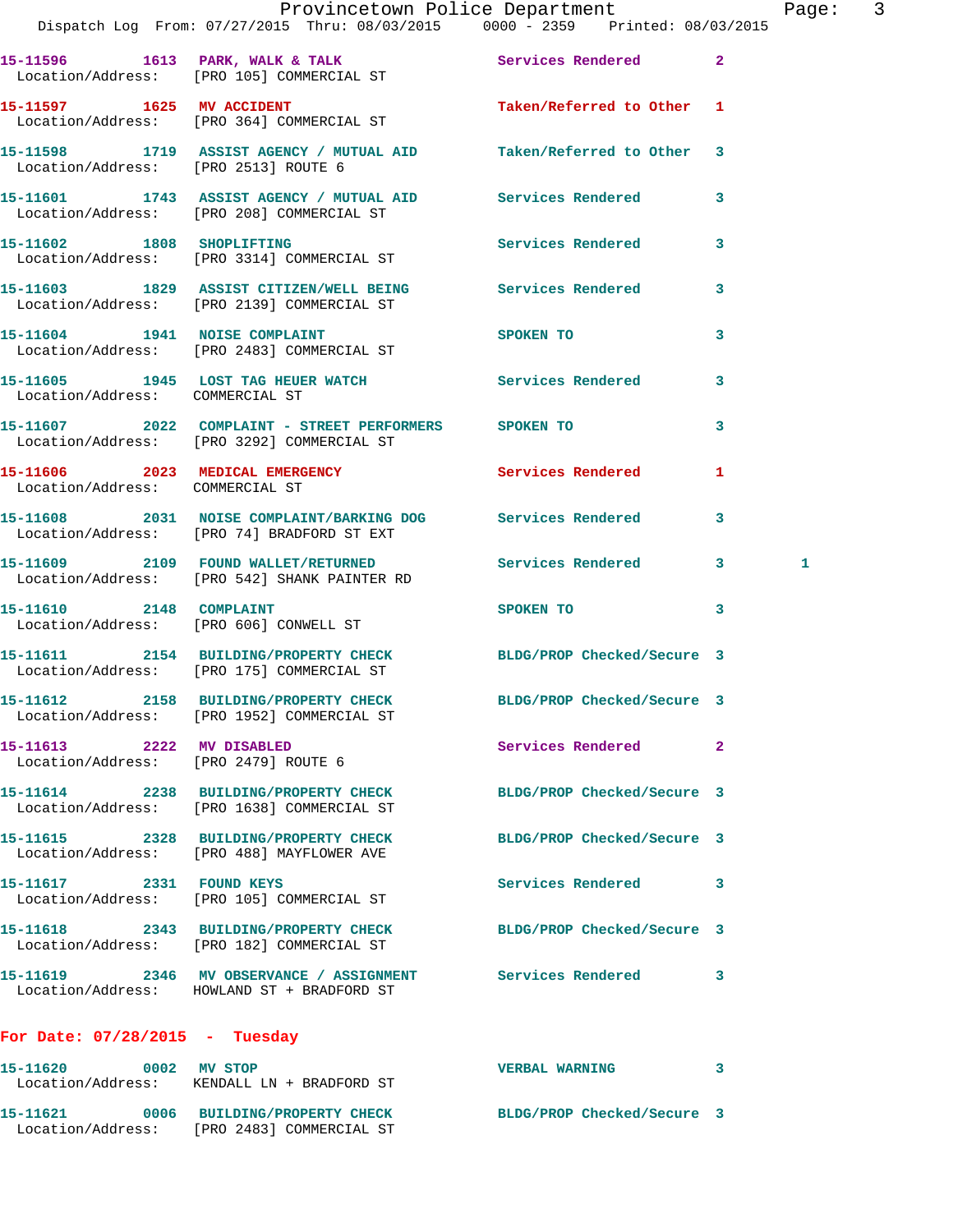|                           | 15-11623 0103 BUILDING/PROPERTY CHECK<br>Location/Address: [PRO 99] COMMERCIAL ST                                          | BLDG/PROP Checked/Secure 3 |                |    |
|---------------------------|----------------------------------------------------------------------------------------------------------------------------|----------------------------|----------------|----|
|                           | 15-11624 0120 BUILDING/PROPERTY CHECK<br>Location/Address: [PRO 444] HIGH POLE HILL                                        | BLDG/PROP Checked/Secure 3 |                |    |
|                           | 15-11625 0135 BUILDING/PROPERTY CHECK BLDG/PROP Checked/Secure 3<br>Location/Address: [PRO 2539] RYDER ST EXT              |                            |                |    |
|                           | 15-11626      0204   MV OBSERVANCE / ASSIGNMENT      Services Rendered<br>Location/Address: SHANK PAINTER RD + BRADFORD ST |                            | 3              |    |
|                           | 15-11627 0206 LOBBY TRAFFIC<br>Location/Address: [PRO 542] SHANK PAINTER RD                                                | Services Rendered          | $\mathbf{2}$   | 32 |
|                           | 15-11628 0219 NOTIFY PARKING ADM<br>Location/Address: [PRO 526] RYDER ST EXT                                               | Services Rendered          | 3              |    |
|                           | 15-11629 0237 ALARM - GENERAL<br>Location/Address: [PRO 442] HARRY KEMP WAY                                                | <b>Services Rendered</b>   | 1              |    |
|                           | 15-11630 0304 ANIMAL FEEDING<br>Location/Address: [PRO 442] HARRY KEMP WAY                                                 | Services Rendered          | $\mathbf{2}$   |    |
|                           | 15-11631 0322 BOAT/HARBORMASTER<br>Location/Address: [PRO 2543] MACMILLAN WHARF                                            | <b>VERBAL WARNING</b>      | $\overline{2}$ |    |
|                           | 15-11632 0504 BUILDING/PROPERTY CHECK Services Rendered 3<br>Location/Address: [PRO 2898] JEROME SMITH RD                  |                            |                |    |
|                           | 15-11633 0504 BUILDING/PROPERTY CHECK BLDG/PROP Checked/Secure 3<br>Location/Address: [PRO 1645] HARRY KEMP WAY            |                            |                |    |
|                           | 15-11634 0529 BUILDING/PROPERTY CHECK Services Rendered<br>Location/Address: [PRO 2490] PROVINCELANDS RD                   |                            | 3              |    |
|                           | Location/Address: WASHINGTON AVE + COMMERCIAL ST                                                                           |                            | 3              |    |
|                           | 15-11636 6820 MV OBSERVANCE / ASSIGNMENT Services Rendered<br>Location/Address: [PRO 2206] COMMERCIAL ST                   |                            | 3              |    |
| 15-11637 0915 THREATS     | Location/Address: [PRO 3670] SHANK PAINTER RD                                                                              | <b>SPOKEN TO</b>           | $\overline{2}$ |    |
|                           | 15-11639 0934 BUILDING/PROPERTY CHECK BLDG/PROP Checked/Secure 3<br>Location/Address: [PRO 105] COMMERCIAL ST              |                            |                |    |
|                           | 15-11640 0955 VERBAL/FAIL TO USE CARE WERBAL WARNING<br>Location/Address: WINSLOW ST + BRADFORD ST                         |                            | 3              |    |
|                           | 15-11641 1024 ASSIST CITIZEN<br>Location/Address: SCHOOL ST + BRADFORD ST                                                  | Services Rendered          | 3              |    |
|                           | 15-11642 1041 WELL-BEING CHECK<br>Location/Address: WINTHROP ST + BRADFORD ST                                              | Services Rendered          | 3              |    |
| 15-11643 1047 COMPLAINT   | Location/Address: [PRO 299] COMMERCIAL ST                                                                                  | Services Rendered          | 3              |    |
| 15-11644 1057 911 HANG-UP | Location/Address: [PRO 542] SHANK PAINTER RD                                                                               | No Action Required         | 1              |    |
|                           | 15-11645 1121 PROPERTY LINE COMPLAINT<br>Location/Address: [PRO 3075] SHANK PAINTER RD                                     | Services Rendered          | 3              |    |
| 15-11647 1207 WALK-UP     | Location/Address: [PRO 1892] SHANK PAINTER RD                                                                              | Transported to Hospital 1  |                |    |
|                           | 15-11648 1311 ABANDONED 911 CALL                                                                                           | <b>SPOKEN TO</b>           | 1              |    |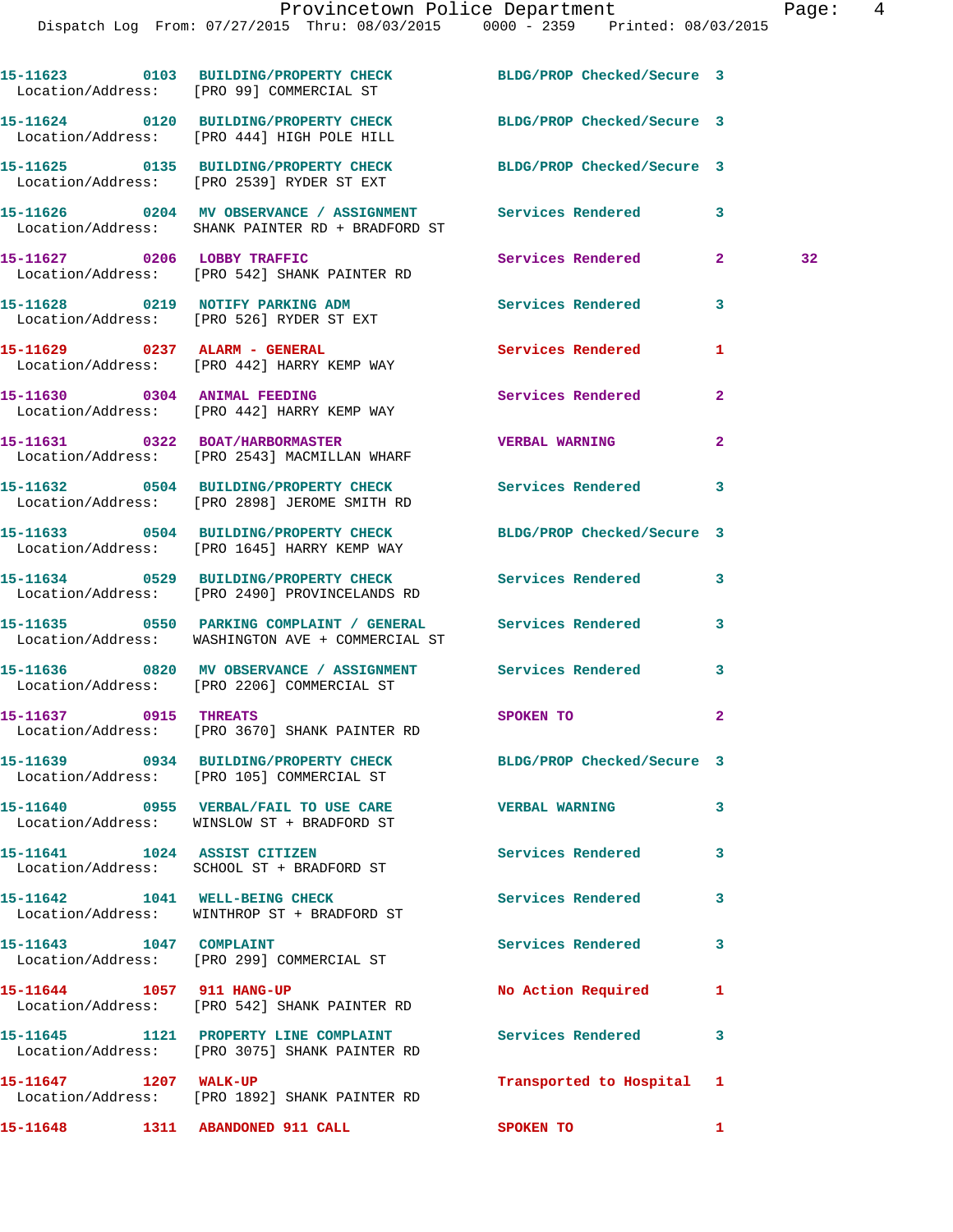|                                                              | Provincetown Police Department<br>Dispatch Log From: 07/27/2015 Thru: 08/03/2015 0000 - 2359 Printed: 08/03/2015 |                             | Page: 5        |  |
|--------------------------------------------------------------|------------------------------------------------------------------------------------------------------------------|-----------------------------|----------------|--|
|                                                              | Location/Address: [PRO 63] BRADFORD ST EXT                                                                       |                             |                |  |
|                                                              | 15-11649 1330 ANIMAL CALL<br>Location/Address: [PRO 3231] BRADFORD ST                                            | Services Rendered 2         |                |  |
|                                                              | 15-11650 1345 LOST IPHONE 2008 Services Rendered 3<br>Location/Address: [PRO 2750] COMMERCIAL ST                 |                             |                |  |
| Refer To Summons: 15-202-AR                                  | 15-11651   1351   MV TOW/REVOKED<br>Location/Address: WINTHROP ST + BRADFORD ST                                  | Vehicle Towed <b>Search</b> | $\overline{2}$ |  |
|                                                              | 15-11652 1413 DISABLED MV/TOW<br>Location/Address: RYDER ST + BRADFORD ST                                        | Vehicle Towed               | $\mathbf{2}$   |  |
| 15-11653 1425 LOST ID                                        | Location/Address: [PRO 542] SHANK PAINTER RD                                                                     | Services Rendered 3         |                |  |
|                                                              | 15-11654 1506 PARK, WALK & TALK Services Rendered 2<br>Location/Address: [PRO 105] COMMERCIAL ST                 |                             |                |  |
|                                                              | 15-11655   1611   FOUND EASTERN BANKCARD   Services Rendered   3<br>Location/Address: [PRO 3314] COMMERCIAL ST   |                             |                |  |
| 15-11656 1613 COMPLAINT<br>Location/Address: COMMERCIAL ST   |                                                                                                                  | Peace Restored 3            |                |  |
| Location/Address: SHANK PAINTER RD                           | 15-11657 1622 BUILDING/PROPERTY CHECK BLDG/PROP Checked/Secure 3                                                 |                             |                |  |
|                                                              | 15-11658 1631 MEDICAL EMERGENCY<br>Location/Address: [PRO 515] RACE POINT RD                                     | Services Rendered 1         |                |  |
| Location/Address: NELSON AVE                                 | 15-11659 1642 WELL BEING CHECK                                                                                   | Services Rendered 3         |                |  |
|                                                              | 15-11660 1704 FOUND ADIDAS BAG Services Rendered 3<br>Location/Address: [PRO 542] SHANK PAINTER RD               |                             |                |  |
|                                                              | 15-11661 1714 BUILDING/PROPERTY CHECK BLDG/PROP Checked/Secure 3<br>Location/Address: [PRO 519] RACE POINT RD    |                             |                |  |
| Location/Address: [PRO 2521] ROUTE 6                         | 15-11662 1730 ASSIST AGENCY / TPD ARREST                                                                         | Services Rendered           | 3              |  |
|                                                              | 15-11663 1819 LOST/MISSING PROPERTY Services Rendered 3<br>Location/Address: [PRO 361] COMMERCIAL ST             |                             |                |  |
| 15-11664 1823 MV STOP<br>Location/Address: BRADFORD ST       |                                                                                                                  | <b>VERBAL WARNING</b>       | 3              |  |
|                                                              | 15-11665 1846 FOUND SERBIA D.L.<br>Location/Address: [PRO 606] CONWELL ST                                        | Services Rendered 3         |                |  |
|                                                              | 15-11666 1852 DRONE<br>  Location/Address: [PRO 1858] BRADFORD ST                                                | Services Rendered           | $\mathbf{3}$   |  |
| 15-11668 1901 ANIMAL CALL<br>Location/Address: COMMERCIAL ST |                                                                                                                  | No Action Required          | $\mathbf{2}$   |  |
| 15-11667    1904    PARKING                                  | Location/Address: [PRO 2262] COMMERCIAL ST                                                                       | Services Rendered           | $\mathbf{3}$   |  |
|                                                              | 15-11669 2047 BUILDING/PROPERTY CHECK BLDG/PROP Checked/Secure 3<br>Location/Address: [PRO 1952] COMMERCIAL ST   |                             |                |  |
|                                                              | 15-11670 2125 ASSIST CITIZEN<br>Location/Address: [PRO 350] COMMERCIAL ST                                        | Services Rendered 3         |                |  |
|                                                              | 15-11671 2131 FOUND BAG W/WALLET/RETURNED Services Rendered<br>Location/Address: [PRO 542] SHANK PAINTER RD      |                             | $\mathbf{3}$   |  |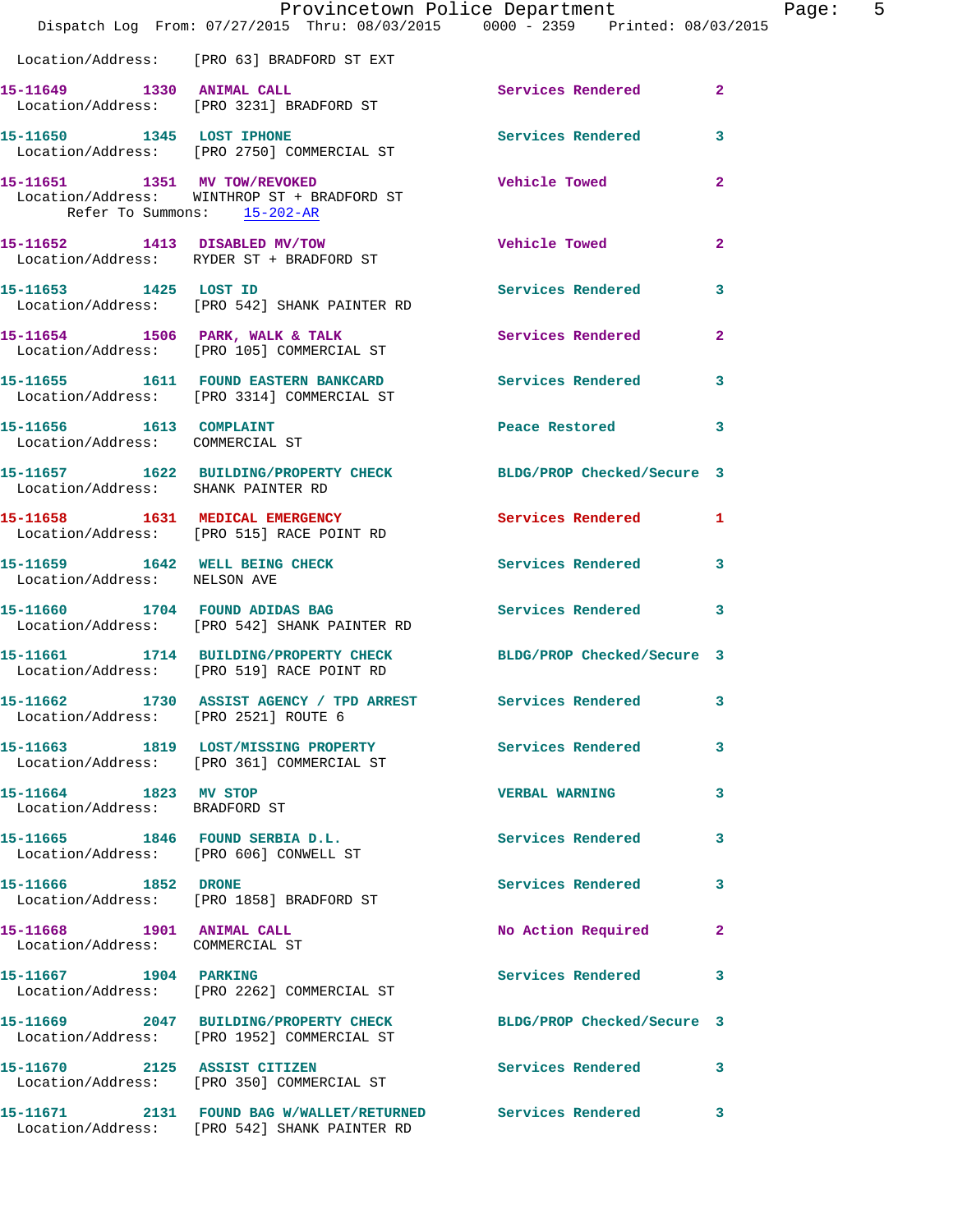|                                      | Dispatch Log From: 07/27/2015 Thru: 08/03/2015 0000 - 2359 Printed: 08/03/2015                                    | Provincetown Police Department Page: 6 |              |              |  |
|--------------------------------------|-------------------------------------------------------------------------------------------------------------------|----------------------------------------|--------------|--------------|--|
|                                      |                                                                                                                   |                                        |              |              |  |
|                                      | 15-11672 2243 ANIMAL CALL<br>Location/Address: [PRO 94] BRADFORD ST                                               | <b>GONE ON ARRIVAL</b>                 | $\mathbf{2}$ |              |  |
|                                      | 15-11673 2305 ASSIST AAA 600 GONE ON ARRIVAL<br>Location/Address: [PRO 3735] COMMERCIAL ST                        |                                        | 3            |              |  |
|                                      | 15-11674 2325 BUILDING/PROPERTY CHECK<br>Location/Address: [PRO 519] RACE POINT RD                                | BLDG/PROP Checked/Secure 3             |              |              |  |
|                                      | 15-11677 2352 BUILDING/PROPERTY CHECK BLDG/PROP Checked/Secure 3<br>Location/Address: [PRO 175] COMMERCIAL ST     |                                        |              |              |  |
| For Date: $07/29/2015$ - Wednesday   |                                                                                                                   |                                        |              |              |  |
|                                      | 15-11678 0015 BUILDING/PROPERTY CHECK BLDG/PROP Checked/Secure 3<br>Location/Address: [PRO 1778] SHANK PAINTER RD |                                        |              |              |  |
| Location/Address: [PRO 500] OAK DR   | 15-11679 0018 BUILDING/PROPERTY CHECK BLDG/PROP Checked/Secure 3                                                  |                                        |              |              |  |
|                                      | 15-11680 0022 MV STOP<br>Location/Address: [PRO 106] COMMERCIAL ST                                                | <b>VERBAL WARNING</b>                  | 3            |              |  |
|                                      | Location/Address: HIGH POLE HL + BRADFORD ST                                                                      |                                        |              |              |  |
|                                      | 15-11682 0121 MEDICAL EMERGENCY<br>Location/Address: [PRO 2990] COMMERCIAL ST                                     | Services Rendered 1                    |              |              |  |
|                                      | 15-11683 0151 BUILDING/PROPERTY CHECK BLDG/PROP Checked/Secure 3<br>Location/Address: [PRO 440] HARRY KEMP WAY    |                                        |              |              |  |
|                                      | 15-11684 0446 PARK, WALK & TALK<br>Location/Address: [PRO 539] SHANK PAINTER RD                                   | <b>Services Rendered</b> 2             |              |              |  |
|                                      | 15-11685 0456 BUILDING/PROPERTY CHECK BLDG/PROP Checked/Secure 3<br>Location/Address: [PRO 306] COMMERCIAL ST     |                                        |              |              |  |
|                                      | 15-11686 0504 BUILDING/PROPERTY CHECK BLDG/PROP Checked/Secure 3<br>Location/Address: [PRO 447] JEROME SMITH RD   |                                        |              |              |  |
|                                      | 15-11687 0523 BUILDING/PROPERTY CHECK BLDG/PROP Checked/Secure 3<br>Location/Address: [PRO 2483] COMMERCIAL ST    |                                        |              |              |  |
|                                      | 15-11688 0538 FOUND WALLET/RETURNED Services Rendered 3<br>Location/Address: [PRO 542] SHANK PAINTER RD           |                                        |              | $\mathbf{1}$ |  |
|                                      | 15-11689 0545 LOBBY TRAFFIC<br>Location/Address: [PRO 542] SHANK PAINTER RD                                       | Services Rendered 2                    |              | 23           |  |
| Location/Address: [PRO 3287] ROUTE 6 | 15-11690 0710 BUILDING/PROPERTY CHECK BLDG/PROP Checked/Secure 3                                                  |                                        |              |              |  |
|                                      | 15-11691 0807 BUILDING/PROPERTY CHECK BLDG/PROP Checked/Secure 3<br>Location/Address: [PRO 3317] CEMETERY RD      |                                        |              | 1            |  |
|                                      | 15-11692 0845 MI/TRANSPORT<br>Location/Address: [PRO 440] HARRY KEMP WAY                                          | Transported to Hospital 1              |              |              |  |
|                                      | 15-11693 0935 MV OBSERVANCE / ASSIGNMENT Services Rendered 3<br>Location/Address: [PRO 488] MAYFLOWER AVE         |                                        |              |              |  |
|                                      | 15-11694 1002 BUILDING/PROPERTY CHECK BLDG/PROP Checked/Secure 3<br>Location/Address: [PRO 3430] COMMERCIAL ST    |                                        |              |              |  |
| Location/Address: [PRO 2519] ROUTE 6 | 15-11695 1008 MV OPERATION COMPLAINT                                                                              | Could Not Locate                       | $\mathbf{2}$ |              |  |
| 15-11696 1025 PARK, WALK & TALK      |                                                                                                                   | <b>Services Rendered</b>               | $\mathbf{2}$ |              |  |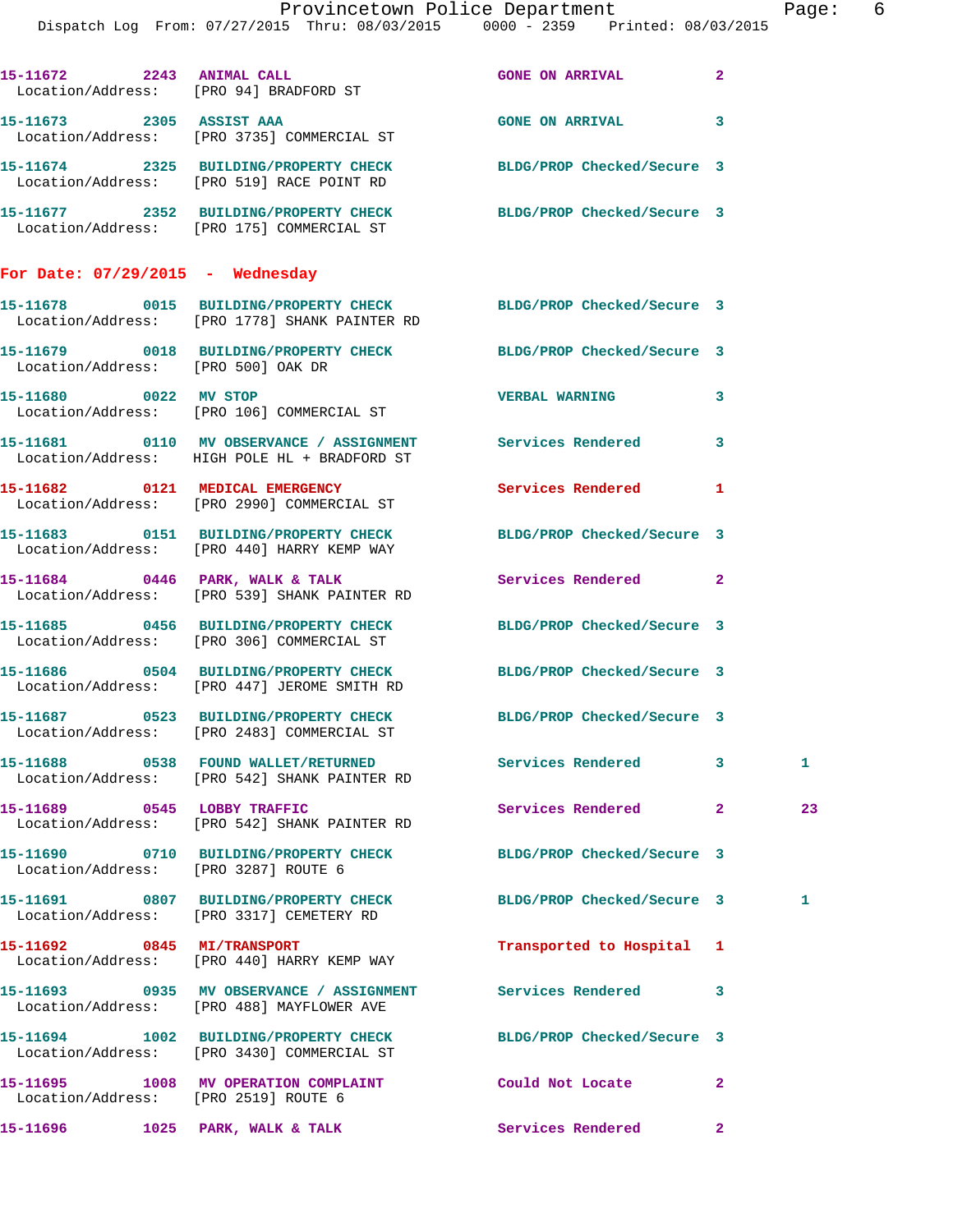|                                                                       | Provincetown Police Department<br>Dispatch Log From: 07/27/2015 Thru: 08/03/2015 0000 - 2359 Printed: 08/03/2015 |                            |                |
|-----------------------------------------------------------------------|------------------------------------------------------------------------------------------------------------------|----------------------------|----------------|
| Location/Address: GOSNOLD ST                                          |                                                                                                                  |                            |                |
|                                                                       | 15-11697 1031 BUILDING/PROPERTY CHECK BLDG/PROP Checked/Secure 3<br>Location/Address: [PRO 105] COMMERCIAL ST    |                            |                |
| Location/Address: [PRO 1856] CONANT ST                                | 15-11698 1040 DOCTOR-ORDERED TRANSPORT                                                                           | Transported to Hospital    | 1              |
|                                                                       | 15-11699 1103 BUILDING/PROPERTY CHECK Services Rendered<br>Location/Address: [PRO 3430] COMMERCIAL ST            |                            | 3              |
|                                                                       | 15-11700 1103 PARKED TRUCK/BOAT<br>Location/Address: [PRO 1459] COMMERCIAL ST                                    | Services Rendered          | $\overline{2}$ |
|                                                                       | 15-11701 1120 SUBJECT FAINTED<br>Location/Address: [PRO 3259] MACMILLAN WHARF                                    | <b>PATIENT REFUSAL</b>     | 1              |
|                                                                       | 15-11702 1136 MV OBSERVANCE / ASSIGNMENT<br>Location/Address: HIGH POLE HL + BRADFORD ST                         | <b>Services Rendered</b>   | 3              |
| 15-11703 1229 MISSING DOG                                             | Location/Address: [PRO 3565] BRADFORD ST                                                                         | Services Rendered          | $\mathbf{2}$   |
|                                                                       | 15-11704 1241 INJURED SEAGULL<br>Location/Address: [PRO 357] COMMERCIAL ST                                       | Taken/Referred to Other    | $\mathbf{2}$   |
| Location/Address: [PRO 3703] ROUTE 6                                  |                                                                                                                  | False Alarm                | 1              |
|                                                                       | 15-11706 1253 MV VS BUILDING<br>Location/Address: [PRO 3771] COMMERCIAL ST                                       | Unfounded                  | 1              |
|                                                                       | 15-11707 1303 BUILDING/PROPERTY CHECK<br>Location/Address: [PRO 2494] BRADFORD ST                                | BLDG/PROP Checked/Secure 3 |                |
|                                                                       | 15-11708 1310 VERBAL STOP SIGN<br>Location/Address: ANTHONY ST + BRADFORD ST                                     | <b>VERBAL WARNING</b>      | 3              |
| 15-11709 1312 SHOPLIFTING                                             | Location/Address: [PRO 230] COMMERCIAL ST                                                                        | <b>Services Rendered</b>   | 3              |
| 15-11710 1313 FOUND IPHONE 6                                          | Location/Address: [PRO 3259] MACMILLAN WHARF                                                                     | Services Rendered          | $\mathbf{3}$   |
| 15-11711 1317 ANIMAL CALL<br>Location/Address: [PRO 1495] ALDEN ST    |                                                                                                                  | Could Not Locate           | $\mathbf{2}$   |
|                                                                       | 15-11712 1321 CAT SCRATCH/QUARANTINE<br>Location/Address: [PRO 1245] SEASHORE PARK DR                            | Could Not Locate           | $\overline{2}$ |
| 15-11713 1328 FALL/TRANSPORT<br>Location/Address: [PRO 779] BROWNE ST |                                                                                                                  | Transported to Hospital    | 1              |
| 15-11714 1352 DRONE FLIGHT                                            | Location/Address: [PRO 3259] MACMILLAN WHARF                                                                     | No Action Required         | $\mathbf{2}$   |
| 15-11715 1416 TRESPASS                                                | Location/Address: [PRO 937] FRANKLIN ST                                                                          | Could Not Locate           | $\mathbf{2}$   |
| 15-11716    1426    NPS/HEAT STROKE                                   | Location/Address: [PRO 2490] PROVINCELANDS RD                                                                    | Could Not Locate           | 1              |
| Location/Address: [PRO 1592] PEARL ST                                 | 15-11718 1505 PARKING COMPLAINT / GENERAL Services Rendered                                                      |                            | 3              |
|                                                                       | 15-11719 1511 WELL BEING CHECK<br>Location/Address: CONWELL ST + BRADFORD ST                                     | Could Not Locate           | 3              |
|                                                                       |                                                                                                                  |                            | $\mathbf{2}$   |

Location/Address: [PRO 204] COMMERCIAL ST

Page: 7<br>5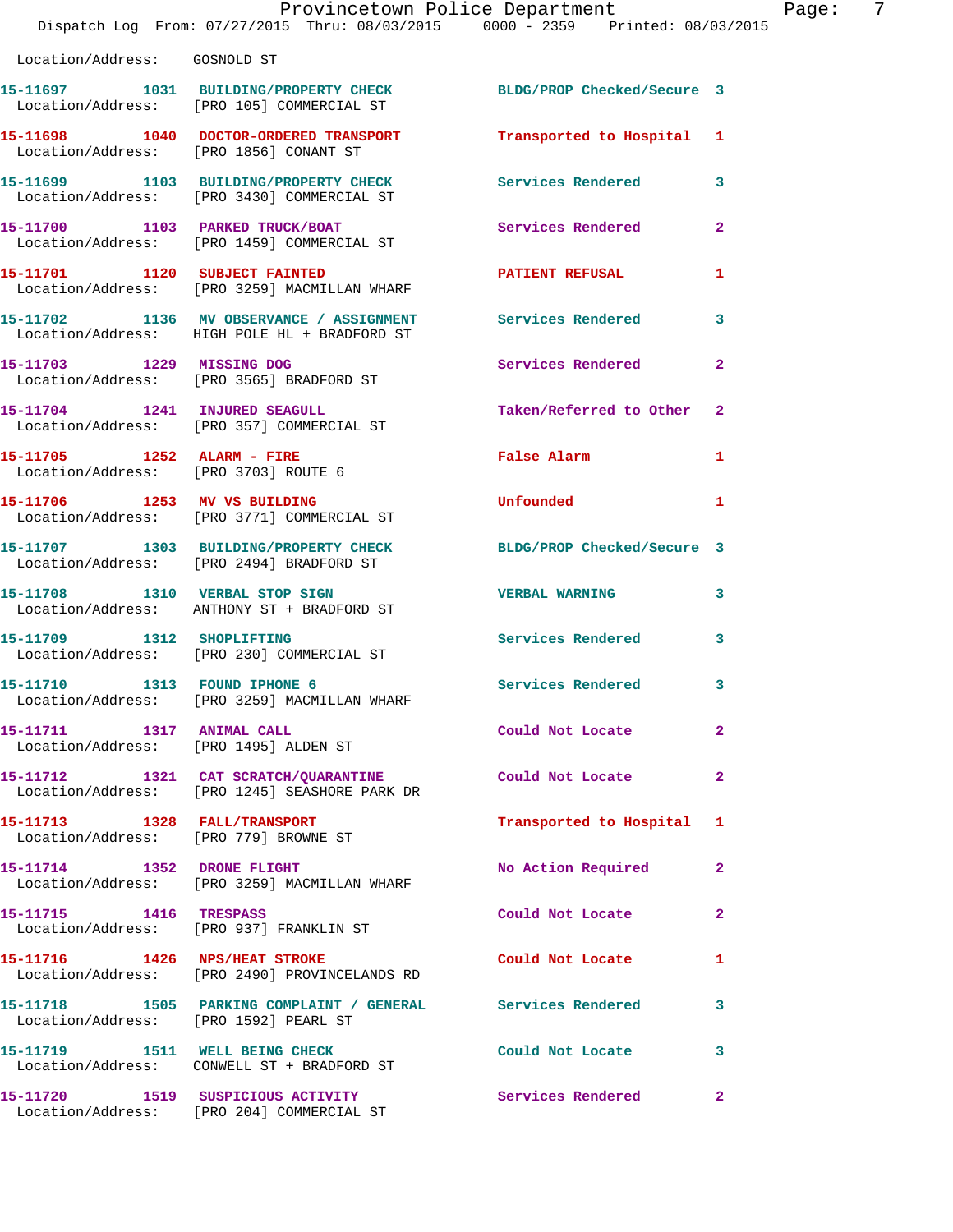|                                                         | Provincetown Police Department<br>Dispatch Log From: 07/27/2015 Thru: 08/03/2015 0000 - 2359 Printed: 08/03/2015 |                            |                | Pag          |
|---------------------------------------------------------|------------------------------------------------------------------------------------------------------------------|----------------------------|----------------|--------------|
|                                                         | 15-11721 1536 MEDICAL/CHIN INJURY PATIENT REFUSAL<br>Location/Address: [PRO 2206] COMMERCIAL ST                  |                            | $\mathbf{1}$   |              |
|                                                         | 15-11722 1546 LOST FL LICENSE<br>Location/Address: [PRO 542] SHANK PAINTER RD                                    | Services Rendered          | 3              |              |
|                                                         | 15-11723 1549 DOG IN CAR<br>Location/Address: [PRO 94] BRADFORD ST                                               | Services Rendered          | $\overline{a}$ |              |
|                                                         | 15-11724 1732 ANIMAL CALL/TURTLE Could Not Locate<br>Location/Address: [PRO 2518] ROUTE 6                        |                            | $\overline{a}$ |              |
|                                                         | 15-11725 1734 FOLLOW UP<br>Location/Address: [PRO 937] FRANKLIN ST                                               | Services Rendered          | $\overline{2}$ |              |
|                                                         | 15-11726 1755 COMPLAINT-RENTAL SCAM SPOKEN TO<br>Location/Address: [PRO 1333] COMMERCIAL ST                      |                            | 3              |              |
|                                                         | 15-11727 1810 HAZARDS/GAS GRILL Services Rendered<br>Location/Address: [PRO 2333] TELEGRAPH HILL RD              |                            | $\overline{a}$ |              |
| 15-11728 1839 MV STOP                                   | Location/Address: [PRO 1791] BRADFORD ST                                                                         | <b>VERBAL WARNING</b>      | 3              |              |
|                                                         | 15-11729 1900 ASSIST CITIZEN<br>Location/Address: [PRO 2124] COMMERCIAL ST                                       | Services Rendered          | 3              |              |
|                                                         | 15-11730 1915 ALARM - COMMERCIAL<br>Location/Address: [PRO 3313] STANDISH ST                                     | False Alarm                | 1              |              |
|                                                         | 15-11731 1949 LOST HONDA KEY<br>Location/Address: [PRO 542] SHANK PAINTER RD                                     | Services Rendered          | 3              |              |
|                                                         | 15-11732 2013 PARK, WALK & TALK NO Action Required<br>Location/Address: [PRO 105] COMMERCIAL ST                  |                            | $\overline{2}$ |              |
|                                                         | 15-11733 2014 ALARM - GENERAL<br>Location/Address: [PRO 440] HARRY KEMP WAY                                      | False Alarm                | 1              |              |
| 15-11734 2050 DISTURBANCE<br>Refer To Arrest: 15-204-AR | Location/Address: [PRO 43] BRADFORD ST                                                                           | Arrest(s) Made             | $\mathbf{1}$   | $\mathbf{2}$ |
| 15-11735 2108 HAZARDS<br>Location/Address: ROUTE 6      |                                                                                                                  | <b>Services Rendered</b>   | 2              |              |
|                                                         | 15-11736 2113 COMPLAINT<br>Location/Address: [PRO 1290] BRADFORD ST                                              | No Action Required         | 3              |              |
| 15-11737 2224 DISTURBANCE                               | Location/Address: [PRO 2543] MACMILLAN WHARF                                                                     | SPOKEN TO                  | 1              |              |
| 15-11738 2255 NOISE COMPLAINT                           | Location/Address: [PRO 99] COMMERCIAL ST                                                                         | <b>GONE ON ARRIVAL</b>     | 3              |              |
|                                                         | 15-11739 2310 DISTURBANCE<br>Location/Address: [PRO 3207] COMMERCIAL ST                                          | <b>GONE ON ARRIVAL</b>     | 1              |              |
|                                                         | 15-11740 2321 BUILDING/PROPERTY CHECK<br>Location/Address: [PRO 2483] COMMERCIAL ST                              | BLDG/PROP Checked/Secure 3 |                |              |
|                                                         | 15-11742 2346 MEDICAL EMERGENCY<br>Location/Address: [PRO 2618] COMMERCIAL ST                                    | PATIENT REFUSAL            | 1              |              |
| For Date: $07/30/2015$ - Thursday                       |                                                                                                                  |                            |                |              |
| 15-11743 0007 COMPLAINT                                 | Location/Address: [PRO 3101] PRISCILLA ALDEN RD                                                                  | SPOKEN TO                  | 3              |              |

**15-11744 0035 MV OBSERVANCE / ASSIGNMENT Services Rendered 3** 

Page: 8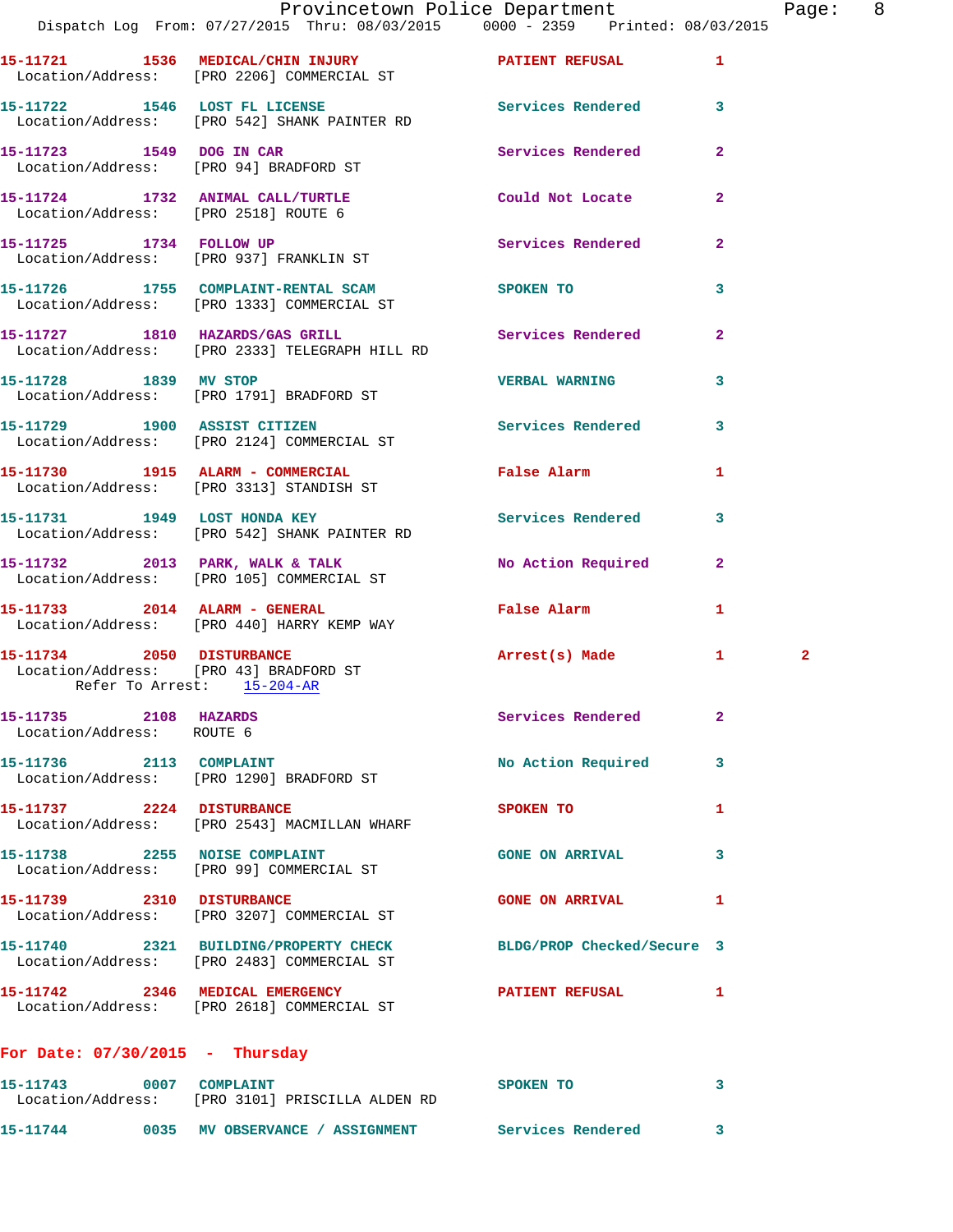|                                    | Dispatch Log From: 07/27/2015 Thru: 08/03/2015 0000 - 2359 Printed: 08/03/2015                                    | Provincetown Police Department |                | Page: | 9 |
|------------------------------------|-------------------------------------------------------------------------------------------------------------------|--------------------------------|----------------|-------|---|
|                                    | Location/Address: BRADFORD ST + RYDER ST                                                                          |                                |                |       |   |
|                                    | 15-11745 0039 BUILDING/PROPERTY CHECK BLDG/PROP Checked/Secure 3<br>Location/Address: [PRO 175] COMMERCIAL ST     |                                |                |       |   |
|                                    | 15-11746 0049 MV STOP<br>Location/Address: [PRO 3004] BRADFORD ST                                                 | VERBAL WARNING 3               |                |       |   |
|                                    | 15-11747 0110 BUILDING/PROPERTY CHECK BLDG/PROP Checked/Secure 3<br>Location/Address: [PRO 433] RYDER ST EXT      |                                |                |       |   |
|                                    | 15-11748 0137 BUILDING/PROPERTY CHECK BLDG/PROP Checked/Secure 3<br>Location/Address: [PRO 1638] COMMERCIAL ST    |                                |                |       |   |
| Location/Address: [PRO 500] OAK DR | 15-11749 0209 BUILDING/PROPERTY CHECK BLDG/PROP Checked/Secure 3                                                  |                                |                |       |   |
|                                    | 15-11750 0250 BUILDING/PROPERTY CHECK BLDG/PROP Checked/Secure 3<br>Location/Address: [PRO 440] HARRY KEMP WAY    |                                |                |       |   |
|                                    | 15-11751 0256 ASSIST AGENCY / WWTP<br>Location/Address: [PRO 2539] RYDER ST EXT                                   | Services Rendered 3            |                |       |   |
|                                    | 15-11752 0316 BUILDING/PROPERTY CHECK BLDG/PROP Checked/Secure 3<br>Location/Address: [PRO 105] COMMERCIAL ST     |                                |                |       |   |
|                                    | 15-11753 0455 BUILDING/PROPERTY CHECK BLDG/PROP Checked/Secure 3<br>Location/Address: [PRO 1778] SHANK PAINTER RD |                                |                |       |   |
|                                    | 15-11754 0525 BUILDING/PROPERTY CHECK BLDG/PROP Checked/Secure 3<br>Location/Address: [PRO 444] HIGH POLE HILL    |                                |                |       |   |
|                                    | 15-11755 0605 LOBBY TRAFFIC<br>Location/Address: [PRO 542] SHANK PAINTER RD                                       | Services Rendered 2            |                | 36    |   |
|                                    | 15-11756 0731 BUILDING/PROPERTY CHECK<br>Location/Address: [PRO 3259] MACMILLAN WHARF                             | Services Rendered 3            |                |       |   |
| Location/Address: LOVETTS CT       | 15-11757 0747 FOXES ON PROPERTY                                                                                   | Unfounded                      | $\overline{2}$ |       |   |
|                                    | 15-11758 0756 PARK, WALK & TALK 3 Services Rendered 2<br>Location/Address: [PRO 285] COMMERCIAL ST                |                                |                |       |   |
|                                    | 15-11759 0816 LIFT ASSIST<br>Location/Address: [PRO 781] CAPTAIN BERTIES WAY                                      | Services Rendered              | 1              |       |   |
|                                    | 15-11760 0842 HOSPITAL TRANSPORT<br>Location/Address: [PRO 3222] ALDEN ST                                         | Transported to Hospital 1      |                |       |   |
|                                    | 15-11761 0847 FOUND SILVER CARD HOLDER Services Rendered 3<br>Location/Address: [PRO 542] SHANK PAINTER RD        |                                |                | 1     |   |
| 15-11762 0904 PANIC ALARM          | Location/Address: [PRO 3195] COMMERCIAL ST                                                                        | False Alarm 1                  |                |       |   |
|                                    | 15-11763 0920 BUILDING/PROPERTY CHECK BLDG/PROP Checked/Secure 3<br>Location/Address: [PRO 2483] COMMERCIAL ST    |                                |                |       |   |
|                                    | 15-11764 0922 LOST GREEN WALLET<br>Location/Address: [PRO 542] SHANK PAINTER RD                                   | Services Rendered 3            |                |       |   |
|                                    | 15-11765 0935 ABANDONED 911 CALL<br>Location/Address: [PRO 63] BRADFORD ST EXT                                    | Services Rendered              | 1              |       |   |
|                                    | 15-11766 0938 BUILDING/PROPERTY CHECK BLDG/PROP Checked/Secure 3<br>Location/Address: [PRO 3317] CEMETERY RD      |                                |                | 1     |   |
| 15-11767 0939 VERBAL SPEED         |                                                                                                                   | VERBAL WARNING 3               |                |       |   |

Location/Address: [PRO 2479] ROUTE 6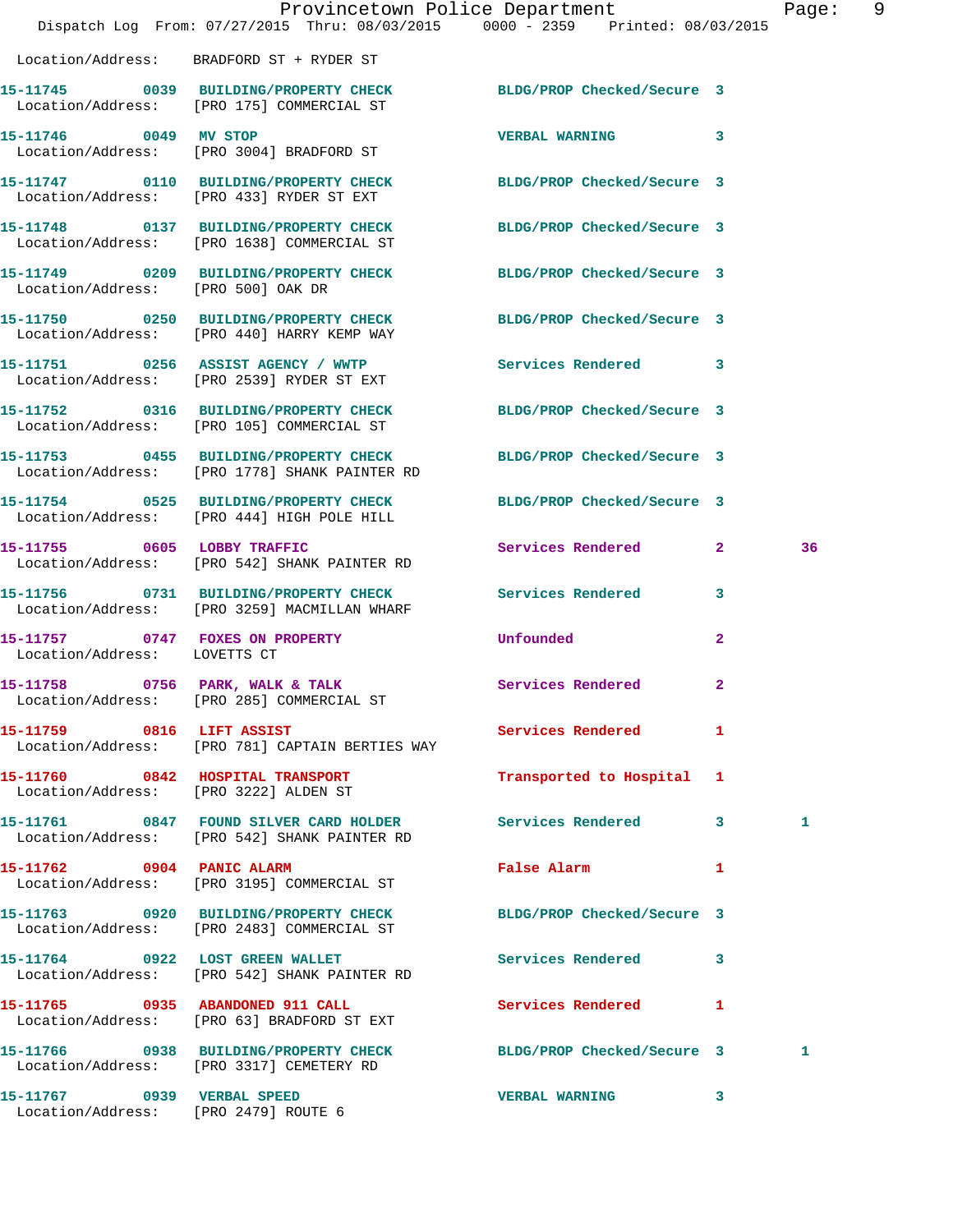|                                  | 15-11769 0955 BUILDING/PROPERTY CHECK<br>Location/Address: [PRO 2206] COMMERCIAL ST                           | BLDG/PROP Checked/Secure 3           |                |
|----------------------------------|---------------------------------------------------------------------------------------------------------------|--------------------------------------|----------------|
|                                  | 15-11770 0955 DOG WELL-BEING<br>Location/Address: [PRO 2977] COMMERCIAL ST                                    | Services Rendered                    | $\overline{2}$ |
|                                  | 15-11771 0956 CO-TENANT COMPLAINT<br>Location/Address: [PRO 4007] STANDISH ST                                 | <b>SPOKEN TO</b>                     | $\mathbf{2}$   |
|                                  | 15-11772 1021 FOUND DRIVER'S LICENSE<br>Location/Address: [PRO 105] COMMERCIAL ST                             | <b>Services Rendered</b>             | 3              |
|                                  | 15-11773 1024 LOST OMEGA WATCH<br>Location/Address: [PRO 542] SHANK PAINTER RD                                | <b>Services Rendered</b><br>$\sim$ 3 |                |
|                                  | 15-11775 1135 PARKED MV COMPLAINT<br>Location/Address: [PRO 2815] COMMERCIAL ST                               | Services Rendered 2                  |                |
|                                  | 15-11776 1140 BUILDING/PROPERTY CHECK<br>Location/Address: [PRO 105] COMMERCIAL ST                            | BLDG/PROP Checked/Secure 3           |                |
|                                  | 15-11777 1156 FOUND MAINE LICENSE<br>Location/Address: [PRO 2483] COMMERCIAL ST                               | Services Rendered 3                  |                |
|                                  | 15-11778 1157 BUILDING/PROPERTY CHECK<br>Location/Address: [PRO 2206] COMMERCIAL ST                           | BLDG/PROP Checked/Secure 3           |                |
| Location/Address: ROUTE 6        | 15-11779 1207 MV OBSERVANCE / ASSIGNMENT Services Rendered                                                    |                                      | 3              |
| 15-11780 1221 FOUND CELLPHONE    | Location/Address: [PRO 2728] COMMERCIAL ST                                                                    | Services Rendered                    | 3              |
| 15-11781 1224 GRAFFITI           | Location/Address: [PRO 523] COMMERCIAL ST                                                                     | Services Rendered                    | 3              |
|                                  | 15-11782 1229 FOUND BLACK FLIP PHONE<br>Location: [PRO 3431] LOPES SQUARE                                     | <b>Services Rendered</b>             | 3              |
|                                  | 15-11784 1240 911 MISDIAL<br>Location/Address: [PRO 63] BRADFORD ST EXT                                       | <b>Services Rendered</b> 1           |                |
|                                  | 15-11785 1259 PARKED TRUCK COMPLAINT<br>Location/Address: [PRO 135] COMMERCIAL ST                             | SPOKEN TO                            | $\mathbf{2}$   |
| 15-11786 1301 LIFT ASSIST        | Location/Address: [PRO 781] CAPTAIN BERTIES WAY                                                               | Services Rendered                    | $\mathbf{1}$   |
|                                  | 15-11787 1309 BUILDING/PROPERTY CHECK BLDG/PROP Checked/Secure 3<br>Location/Address: [PRO 105] COMMERCIAL ST |                                      |                |
|                                  | 15-11788 1327 MV OBSERVANCE / ASSIGNMENT Services Rendered<br>Location/Address: BRADFORD ST + STANDISH ST     |                                      | 3              |
|                                  | 15-11789 1347 TROLLEY OPERATION COMPLAINT SPOKEN TO<br>Location/Address: [PRO 2490] PROVINCELANDS RD          |                                      | $\mathbf{2}$   |
|                                  | 15-11790   1401 BUILDING/PROPERTY CHECK<br>Location/Address: [PRO 523] COMMERCIAL ST                          | BLDG/PROP Checked/Secure 3           |                |
|                                  | 15-11791 1407 911 ABANDONED CALL<br>Location/Address: [PRO 518] RACE POINT RD                                 | Taken/Referred to Other 1            |                |
|                                  | 15-11793 1438 FLIGHT COVERAGE<br>Location/Address: [PRO 516] RACE POINT RD                                    | Services Rendered                    | $\mathbf{2}$   |
| 15-11794 1445 RENTAL SCAM        | Location/Address: [PRO 542] SHANK PAINTER RD                                                                  | SPOKEN TO                            | $\mathbf{2}$   |
| 15-11813    1515    SERVICE CALL | Location/Address: [PRO 385] COMMERCIAL ST                                                                     | Services Rendered 3                  |                |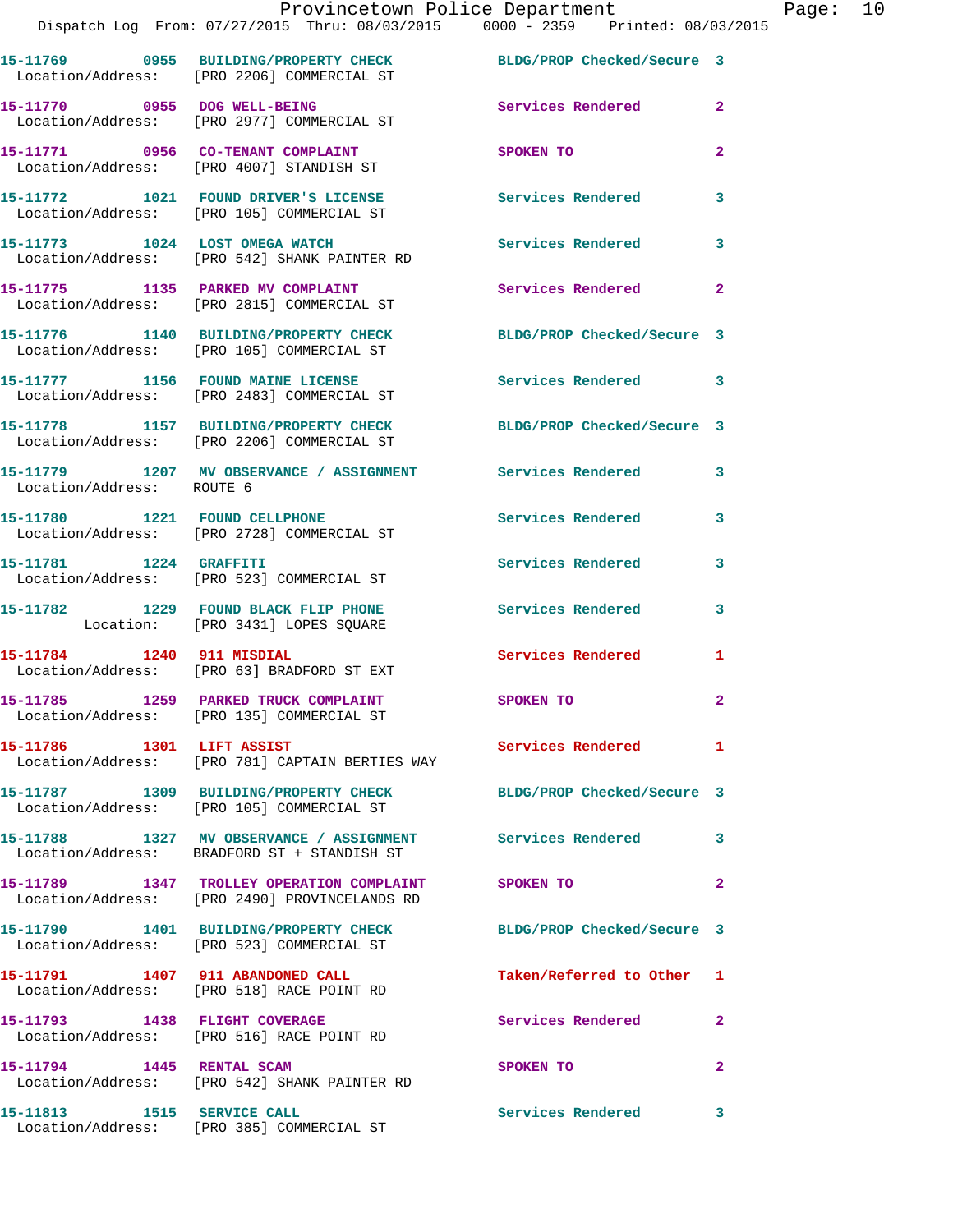|                                                           | 15-11795 1535 MEDICAL EMERGENCY/BIKE TRAIL Transported to Hospital 1<br>Location/Address: [PRO 542] SHANK PAINTER RD |                            |              |
|-----------------------------------------------------------|----------------------------------------------------------------------------------------------------------------------|----------------------------|--------------|
| Location/Address: [PRO 3222] ALDEN ST                     | 15-11796 1643 MEDICAL EMERGENCY/D.O.T.                                                                               | Transported to Hospital 1  |              |
| Location/Address:                                         | 15-11798 1729 MEDICAL EMERGENCY/TOE D.O.T.<br>[PRO 440] HARRY KEMP WAY                                               | Transported to Hospital    | $\mathbf{1}$ |
|                                                           | 15-11799 1733 ASSIST AGENCY / MUTUAL AID<br>Location/Address: [PRO 1892] SHANK PAINTER RD                            | <b>Services Rendered</b>   | 3            |
|                                                           | 15-11800 1736 BUILDING/PROPERTY CHECK<br>Location/Address: [PRO 2898] JEROME SMITH RD                                | <b>Services Rendered</b>   | 3            |
| 15-11801 1801 LOST MAINE D.L.                             | Location/Address: [PRO 542] SHANK PAINTER RD                                                                         | Services Rendered          | $\mathbf{3}$ |
|                                                           | 15-11802 1808 MEDICAL EMERGENCY/BROKEN HIP Transported to Hospital 1<br>Location/Address: [PRO 815] COMMERCIAL ST    |                            |              |
|                                                           | 15-11803 1826 911 GENERAL/HANGUP<br>Location/Address: [PRO 63] BRADFORD ST EXT                                       | SPOKEN TO                  | 1            |
| 15-11804 1833 MV STOP                                     | Location/Address: [PRO 730] BRADFORD ST                                                                              | <b>VERBAL WARNING</b>      | 3            |
|                                                           | 15-11805 1910 COMPLAINT - STREET PERFORMERS VERBAL WARNING<br>Location/Address: [PRO 1952] COMMERCIAL ST             |                            | 3            |
|                                                           | 15-11807 1929 ASSIST AGENCY / MUTUAL AID<br>Location/Address: [PRO 2490] PROVINCELANDS RD                            | <b>Services Rendered</b>   | 3            |
| 15-11808 1949 MV STOP                                     | Location/Address: FRANKLIN ST + BRADFORD ST                                                                          | <b>VERBAL WARNING</b>      | 3            |
|                                                           | 15-11809 2037 BUILDING/PROPERTY CHECK<br>Location/Address: [PRO 530] SHANK PAINTER RD                                | BLDG/PROP Checked/Secure 3 |              |
|                                                           | 15-11810 2042 MEDICAL EMERGENCY<br>Location/Address: [PRO 1992] COMMERCIAL ST                                        | Transported to Hospital 1  |              |
|                                                           | 15-11811 2114 BUILDING/PROPERTY CHECK<br>Location/Address: [PRO 519] RACE POINT RD                                   | BLDG/PROP Checked/Secure 3 |              |
| 2131 MV STOP<br>15-11812<br>Location/Address: PROVINCE RD |                                                                                                                      | <b>VERBAL WARNING</b>      | 3            |
| 15-11814 2145 LOST WALLET                                 | Location/Address: [PRO 542] SHANK PAINTER RD                                                                         | <b>Services Rendered</b>   | 3            |
|                                                           | 15-11815 2152 BUILDING/PROPERTY CHECK<br>Location/Address: [PRO 1646] WINSLOW ST                                     | BLDG/PROP Checked/Secure 3 |              |
|                                                           |                                                                                                                      | BLDG/PROP Checked/Secure 3 |              |
|                                                           | 15-11817 2317 BUILDING/PROPERTY CHECK<br>Location/Address: [PRO 1638] COMMERCIAL ST                                  | BLDG/PROP Checked/Secure 3 |              |
| 15-11819 2340 MV STOP                                     | Location/Address: SHANK PAINTER RD + BRADFORD ST                                                                     | <b>VERBAL WARNING</b>      | 3            |
| For Date: $07/31/2015$ - Friday                           |                                                                                                                      |                            |              |

| 15-11820<br>Location/Address: |      | 0002 BUILDING/PROPERTY CHECK<br>[PRO 2898] JEROME SMITH RD | Services Rendered          |  |
|-------------------------------|------|------------------------------------------------------------|----------------------------|--|
| 15–11821                      | 0013 | <b>BUILDING/PROPERTY CHECK</b>                             | BLDG/PROP Checked/Secure 3 |  |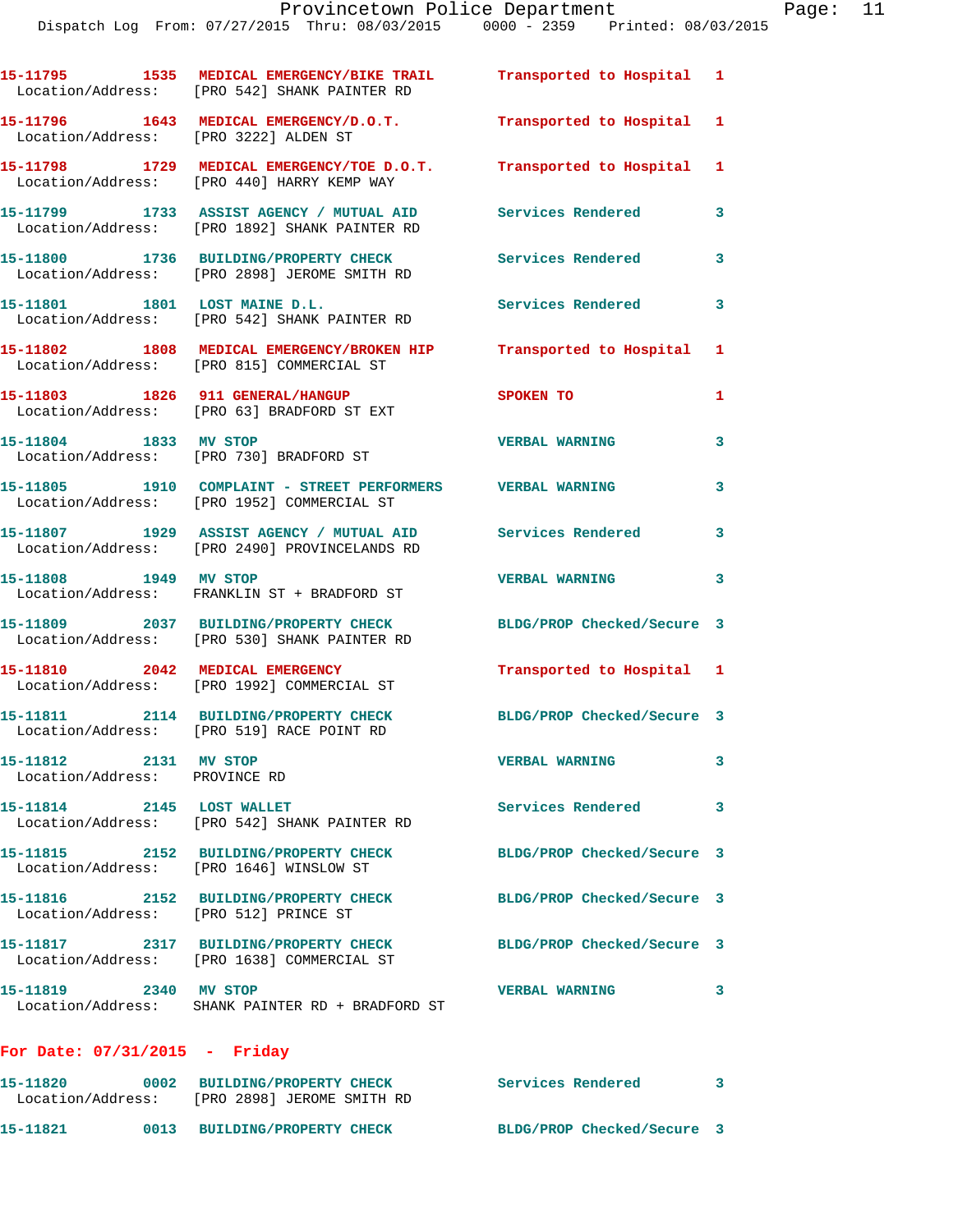|                                       | Dispatch Log From: 07/27/2015 Thru: 08/03/2015 0000 - 2359 Printed: 08/03/2015                                 | Provincetown Police Department |                | Page: 12 |  |
|---------------------------------------|----------------------------------------------------------------------------------------------------------------|--------------------------------|----------------|----------|--|
|                                       | Location/Address: [PRO 175] COMMERCIAL ST                                                                      |                                |                |          |  |
|                                       | 15-11823 0017 NOISE COMPLAINT<br>Location/Address: [PRO 3276] COMMERCIAL ST                                    | LICENSING VIOLATION 3          |                |          |  |
|                                       | 15-11824 0058 BUILDING/PROPERTY CHECK BLDG/PROP Checked/Secure 3<br>Location/Address: [PRO 554] TREMONT ST     |                                |                |          |  |
|                                       | 15-11825 0149 BUILDING/PROPERTY CHECK BLDG/PROP Checked/Secure 3<br>Location/Address: [PRO 526] RYDER ST EXT   |                                |                |          |  |
|                                       | 15-11826 0207 LOST/STOLEN IPHONE 6 Services Rendered 3<br>Location/Address: [PRO 542] SHANK PAINTER RD         |                                |                |          |  |
|                                       | 15-11828 0242 BUILDING/PROPERTY CHECK<br>Location/Address: [PRO 1778] SHANK PAINTER RD                         | BLDG/PROP Checked/Secure 3     |                |          |  |
|                                       | 15-11829 0246 MV OBSERVANCE / ASSIGNMENT Services Rendered 3<br>Location/Address: BRADFORD ST + HOWLAND ST     |                                |                |          |  |
|                                       | 15-11830 0254 BUILDING/PROPERTY CHECK<br>Location/Address: [PRO 447] JEROME SMITH RD                           | BLDG/PROP Checked/Secure 3     |                |          |  |
| Location/Address: [PRO 2539] RYDER ST | 15-11831 0456 BUILDING/PROPERTY CHECK BLDG/PROP Checked/Secure 3                                               |                                |                |          |  |
|                                       | 15-11832 0500 BUILDING/PROPERTY CHECK BLDG/PROP Checked/Secure 3<br>Location/Address: [PRO 444] HIGH POLE HILL |                                |                |          |  |
|                                       | 15-11833 0600 BUILDING/PROPERTY CHECK Services Rendered 3<br>Location/Address: [PRO 433] RYDER ST EXT          |                                |                |          |  |
| 15-11834 0636 LOBBY TRAFFIC           | Location/Address: [PRO 542] SHANK PAINTER RD                                                                   | Services Rendered 2            |                | 38       |  |
|                                       | 15-11883 0659 ASSIST AGENCY / MUTUAL AID Services Rendered<br>Location/Address: [PRO 542] SHANK PAINTER RD     |                                | 3              |          |  |
| Location/Address: [PRO 3287] ROUTE 6  | 15-11835 0721 PARK, WALK & TALK Services Rendered                                                              |                                | $\overline{2}$ |          |  |
| 15-11836 0748 MV HIT & RUN            | Location/Address: [PRO 1865] COMMERCIAL ST<br>Refer To Accident: 15-42-AC                                      | Services Rendered              | 2              |          |  |
|                                       | 15-11837 0822 BUILDING/PROPERTY CHECK BLDG/PROP Checked/Secure 3<br>Location/Address: [PRO 105] COMMERCIAL ST  |                                |                |          |  |
|                                       | 15-11838 0832 COMPLAINT<br>Location/Address: [PRO 175] COMMERCIAL ST                                           | Services Rendered              | 3              |          |  |
| 15-11839 0834 FAMILY EVENT            | Location/Address: [PRO 569] WINSLOW ST                                                                         | Services Rendered 3            |                |          |  |
|                                       | 15-11840 0902 BUILDING/PROPERTY CHECK<br>Location/Address: [PRO 2500] COMMERCIAL ST                            | BLDG/PROP Checked/Secure 3     |                |          |  |
|                                       | 15-11841 0910 MV OBSERVANCE / ASSIGNMENT Services Rendered 3<br>Location/Address: [PRO 1520] BRADFORD ST       |                                |                |          |  |
|                                       | 15-11842 0913 HARASSMENT COMPLAINT<br>Location/Address: [PRO 1004] NELSON AVE                                  | Services Rendered              | $\mathbf{2}$   |          |  |
|                                       | 15-11843 0944 911 CALL/MV COMPLAINT GONE ON ARRIVAL<br>Location/Address: [PRO 1587] PEARL ST                   |                                | $\mathbf{2}$   |          |  |
|                                       | 15-11844 0948 BUILDING/PROPERTY CHECK BLDG/PROP Checked/Secure 3<br>Location/Address: [PRO 2493] BRADFORD ST   |                                |                |          |  |
| 15-11845 1001 AT SCHOOL               | Location/Address: [PRO 569] WINSLOW ST                                                                         | Services Rendered 3            |                |          |  |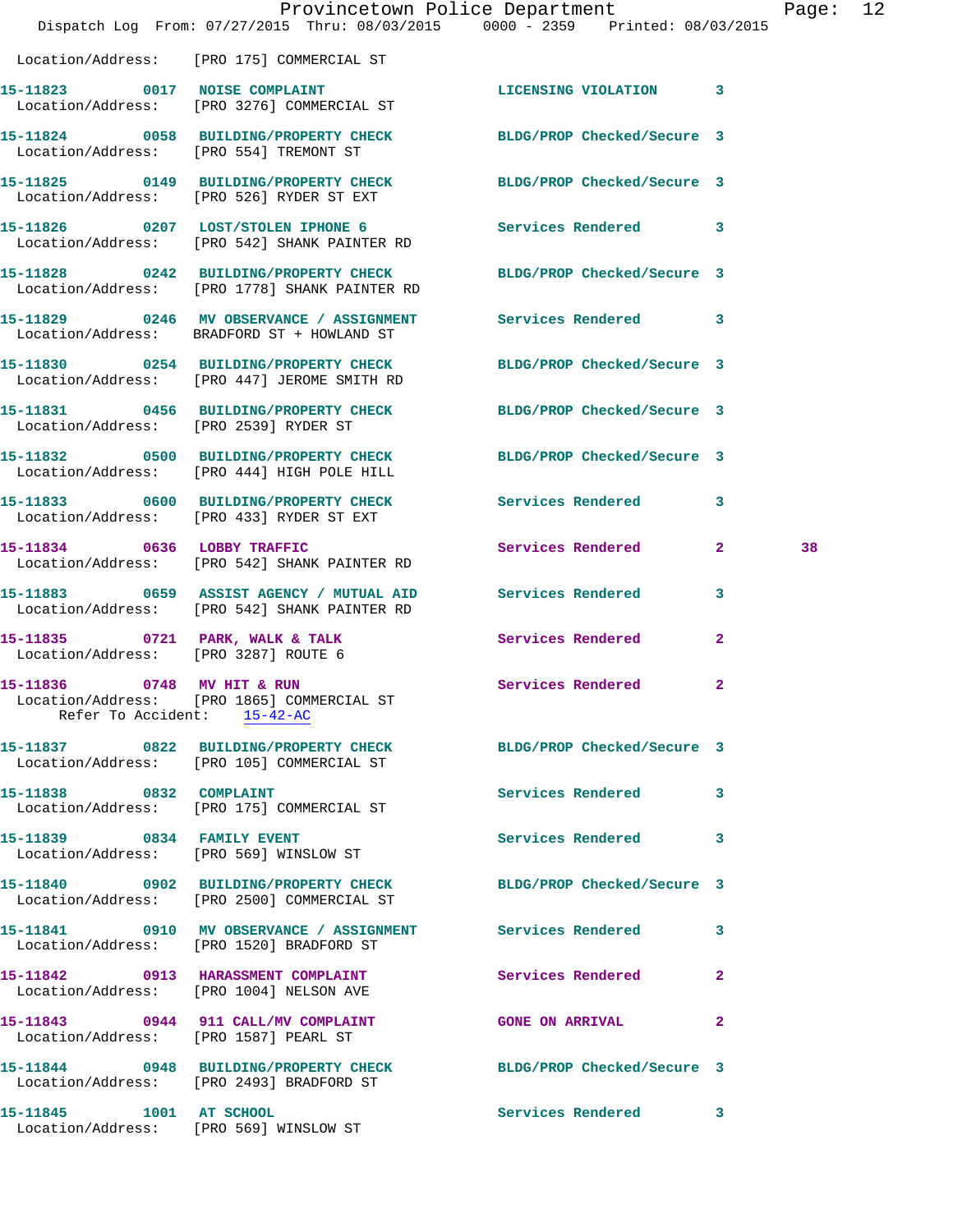|                                | 15-11846 1030 BUILDING/PROPERTY CHECK BLDG/PROP Checked/Secure 3<br>Location/Address: [PRO 571] ALDEN ST |                            |              |   |
|--------------------------------|----------------------------------------------------------------------------------------------------------|----------------------------|--------------|---|
| 15-11848 1053 LOST KEYS        | Location/Address: [PRO 2263] COMMERCIAL ST                                                               | Services Rendered          | 3            |   |
|                                | 15-11849 1057 VERBAL FAIL TO MOVE<br>Location/Address: [PRO 3703] ROUTE 6                                | <b>VERBAL WARNING</b>      | 3            |   |
|                                | 15-11850 1107 BUILDING/PROPERTY CHECK<br>Location/Address: [PRO 2206] COMMERCIAL ST                      | BLDG/PROP Checked/Secure 3 |              |   |
|                                | 15-11851 1108 SUSPICIOUS ACTIVITY<br>Location: [PRO 3431] LOPES SQUARE                                   | Investigated               | $\mathbf{2}$ |   |
|                                | 15-11852 1119 BUILDING/PROPERTY CHECK<br>Location/Address: [PRO 3317] CEMETERY RD                        | BLDG/PROP Checked/Secure 3 |              | 1 |
|                                | 15-11854 1127 LOST BLACK IPHONE 6<br>Location/Address: [PRO 2479] ROUTE 6                                | Services Rendered          | 3            |   |
|                                | 15-11855 1151 ABDOMINAL PAINS<br>Location/Address: [PRO 1403] NELSON AVE                                 | Transported to Hospital    | 1            |   |
|                                | 15-11856 1303 HARASSMENT<br>Location/Address: [PRO 3710] COMMERCIAL ST                                   | SPOKEN TO                  | 2            |   |
|                                | 15-11857 1303 LOST BLACK IPHONE 4<br>Location/Address: [PRO 524] COMMERCIAL ST                           | Services Rendered          | 3            |   |
|                                | 15-11859 1324 LOST WALLET<br>Location/Address: [PRO 542] SHANK PAINTER RD                                | <b>Services Rendered</b>   | 3            |   |
|                                | 15-11860 1328 PARK, WALK & TALK<br>Location/Address: [PRO 537] SHANK PAINTER RD                          | BLDG/PROP Checked/Secure 2 |              |   |
|                                | 15-11861 1344 BUILDING/PROPERTY CHECK<br>Location/Address: [PRO 2494] BRADFORD ST                        | BLDG/PROP Checked/Secure 3 |              |   |
|                                | 15-11862 1355 DOG COMPLAINTS<br>Location/Address: [PRO 3670] SHANK PAINTER RD                            | Services Rendered          | $\mathbf{2}$ |   |
|                                | 15-11863 1435 FIRE, VEHICLE<br>Location/Address: [PRO 536] SHANK PAINTER RD                              | Services Rendered          | 1            |   |
| 15-11864 1504 PARADE           | Location/Address: RYDER ST + COMMERCIAL ST                                                               | Services Rendered          | 2            |   |
| 15-11865 1507 DISTURBANCE      | Location/Address: [PRO 204] COMMERCIAL ST<br>Refer To $P/C$ : 15-206-AR                                  | Arrest(s) Made             | 1            | 5 |
|                                | 15-11866 1520 MEDICAL EMERGENCY<br>Location/Address: [PRO 542] SHANK PAINTER RD                          | <b>PATIENT REFUSAL</b>     | 1            |   |
|                                | Location/Address: [PRO 3096] COMMERCIAL ST                                                               | Services Rendered          | 2            |   |
|                                | 15-11869 1559 EMERGENCY GENERATOR TEST                                                                   | No Action Required         | 3            |   |
|                                | 15-11870 1627 MEDICAL EMERGENCY/HEADACHE<br>Location/Address: SHANK PAINTER RD                           | Transported to Hospital    | 1            |   |
| 15-11871   1654   FOUND WALLET | Location/Address: [PRO 542] SHANK PAINTER RD                                                             | <b>Services Rendered</b>   | 3            |   |
|                                | Location/Address: [PRO 526] RYDER ST EXT                                                                 | Services Rendered          | 3            |   |
| 15-11873                       | 1751 ASSIST CITIZEN/NEIGHBOR DISP                                                                        | SPOKEN TO                  | 3            |   |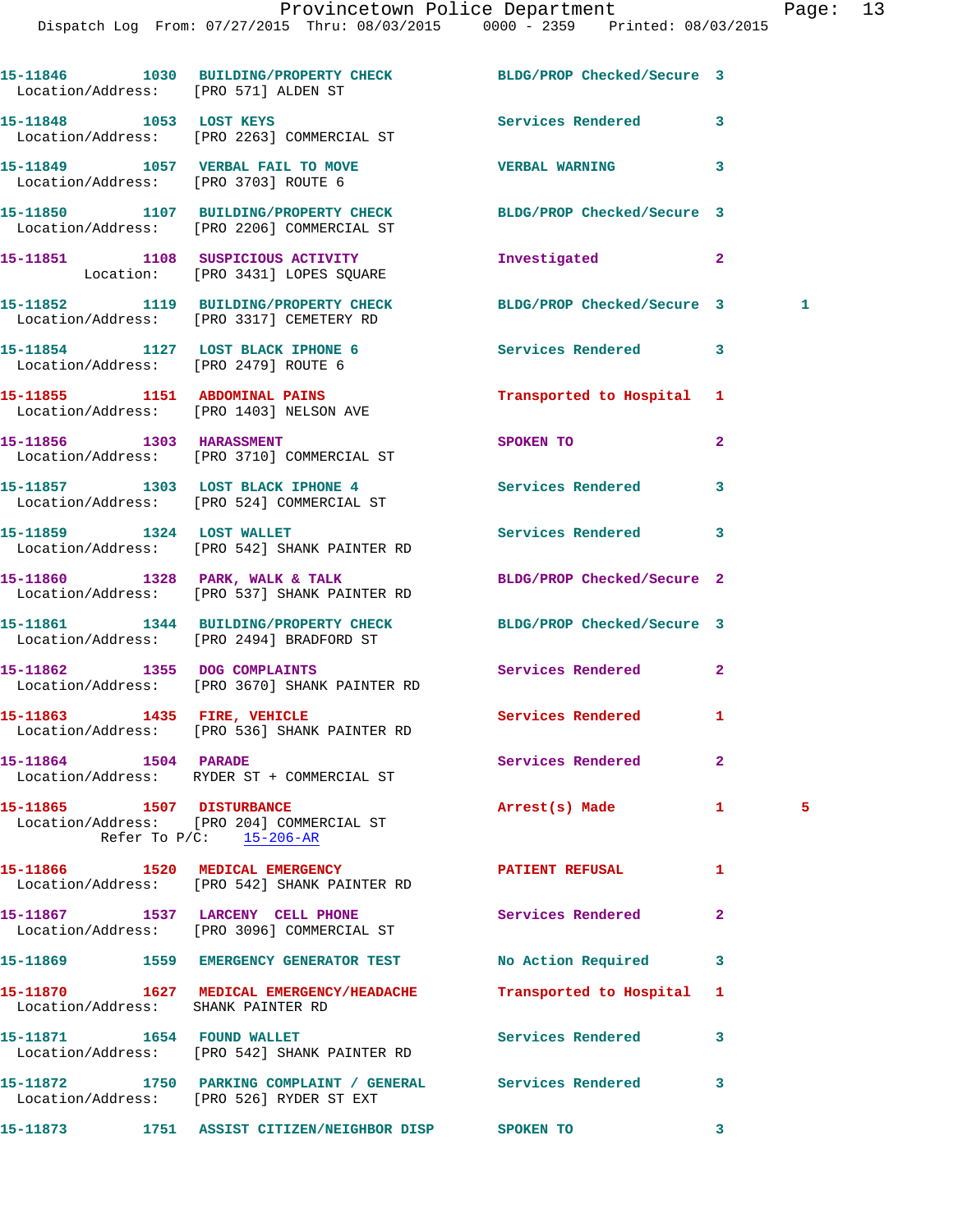|                                         | Provincetown Police Department<br>Dispatch Log From: 07/27/2015 Thru: 08/03/2015 0000 - 2359 Printed: 08/03/2015 |                            |              | Page: 14 |  |
|-----------------------------------------|------------------------------------------------------------------------------------------------------------------|----------------------------|--------------|----------|--|
| Location/Address: [PRO 1281] BANGS ST   |                                                                                                                  |                            |              |          |  |
|                                         | 15-11874 1758 VANDALISM<br>Location/Address: [PRO 395] COMMERCIAL ST                                             | Services Rendered 3        |              |          |  |
| Location/Address: [PRO 2418] JOHNSON ST | 15-11875 1802 PARKING COMPLAINT / GENERAL GONE ON ARRIVAL                                                        |                            | 3            |          |  |
|                                         | 15-11877 1839 COMPLAINT/NEIGHBORS SPOKEN TO<br>Location/Address: [PRO 1281] BANGS ST                             |                            | $\mathbf{3}$ |          |  |
| Location/Address: COMMERCIAL ST         | 15-11878 1848 HAZARDS/SEWER                                                                                      | Taken/Referred to Other 2  |              |          |  |
|                                         | 15-11879 1853 LARCENY / FORGERY / FRAUD Services Rendered<br>Location/Address: [PRO 3207] COMMERCIAL ST          |                            | $\mathbf{2}$ |          |  |
|                                         | 15-11880 1855 LOST LG SMART PHONE<br>Location/Address: [PRO 542] SHANK PAINTER RD                                | <b>Services Rendered</b>   | 3            |          |  |
| Refer To $P/C$ : 15-206-AR              | 15-11882 1939 MEDICAL EMERGENCY/EVAL<br>Location/Address: [PRO 542] SHANK PAINTER RD                             | Transported to Hospital 1  |              |          |  |
| Location/Address: SHANK PAINTER RD      | 15-11884 2015 ASSIST AGENCY / MUTUAL AID Services Rendered 3                                                     |                            |              |          |  |
|                                         | 15-11885 2038 MEDICAL EMERGENCY/BURNS Services Rendered 1<br>Location/Address: [PRO 542] SHANK PAINTER RD        |                            |              |          |  |
|                                         | 15-11886 2058 BAR CHECK<br>Location/Address: [PRO 312] COMMERCIAL ST                                             | BLDG/PROP Checked/Secure 2 |              |          |  |
|                                         | 15-11887 2101 BAR CHECK<br>Location/Address: [PRO 2698] COMMERCIAL ST                                            | BLDG/PROP Checked/Secure 2 |              |          |  |
| 15-11888 2104 BAR CHECK                 | Location/Address: [PRO 3619] COMMERCIAL ST                                                                       | BLDG/PROP Checked/Secure 2 |              |          |  |
| 15-11889 2105 BAR CHECK                 | Location/Address: [PRO 2737] COMMERCIAL ST                                                                       | BLDG/PROP Checked/Secure 2 |              |          |  |
| 15-11890 2109 BAR CHECK                 | Location/Address: [PRO 3094] COMMERCIAL ST                                                                       | BLDG/PROP Checked/Secure 2 |              |          |  |
| 15-11891 2111 BAR CHECK                 | Location/Address: [PRO 272] COMMERCIAL ST                                                                        | BLDG/PROP Checked/Secure 2 |              |          |  |
| 15-11892 2113 BAR CHECK                 | Location/Address: [PRO 399] COMMERCIAL ST                                                                        | BLDG/PROP Checked/Secure 2 |              |          |  |
| 15-11893 2116 BAR CHECK                 | Location/Address: [PRO 385] COMMERCIAL ST                                                                        | BLDG/PROP Checked/Secure 2 |              |          |  |
| 15-11894 2123 MV STOP                   | Location/Address: [PRO 2206] COMMERCIAL ST                                                                       | VERBAL WARNING 3           |              |          |  |
|                                         | 15-11895 2130 BAR CHECK<br>Location/Address: [PRO 253] COMMERCIAL ST                                             | BLDG/PROP Checked/Secure 2 |              |          |  |
| 15-11896 2132 BAR CHECK                 | Location/Address: [PRO 3443] COMMERCIAL ST                                                                       | BLDG/PROP Checked/Secure 2 |              |          |  |
| 15-11897 2139 MV STOP                   | Location/Address: [PRO 542] SHANK PAINTER RD                                                                     | VERBAL WARNING 3           |              |          |  |
| 15-11898 2148 BAR CHECK                 | Location/Address: [PRO 221] COMMERCIAL ST                                                                        | BLDG/PROP Checked/Secure 2 |              |          |  |
|                                         | 15-11899 2212 BAR CHECK<br>Location/Address: [PRO 3432] COMMERCIAL ST                                            | BLDG/PROP Checked/Secure 2 |              |          |  |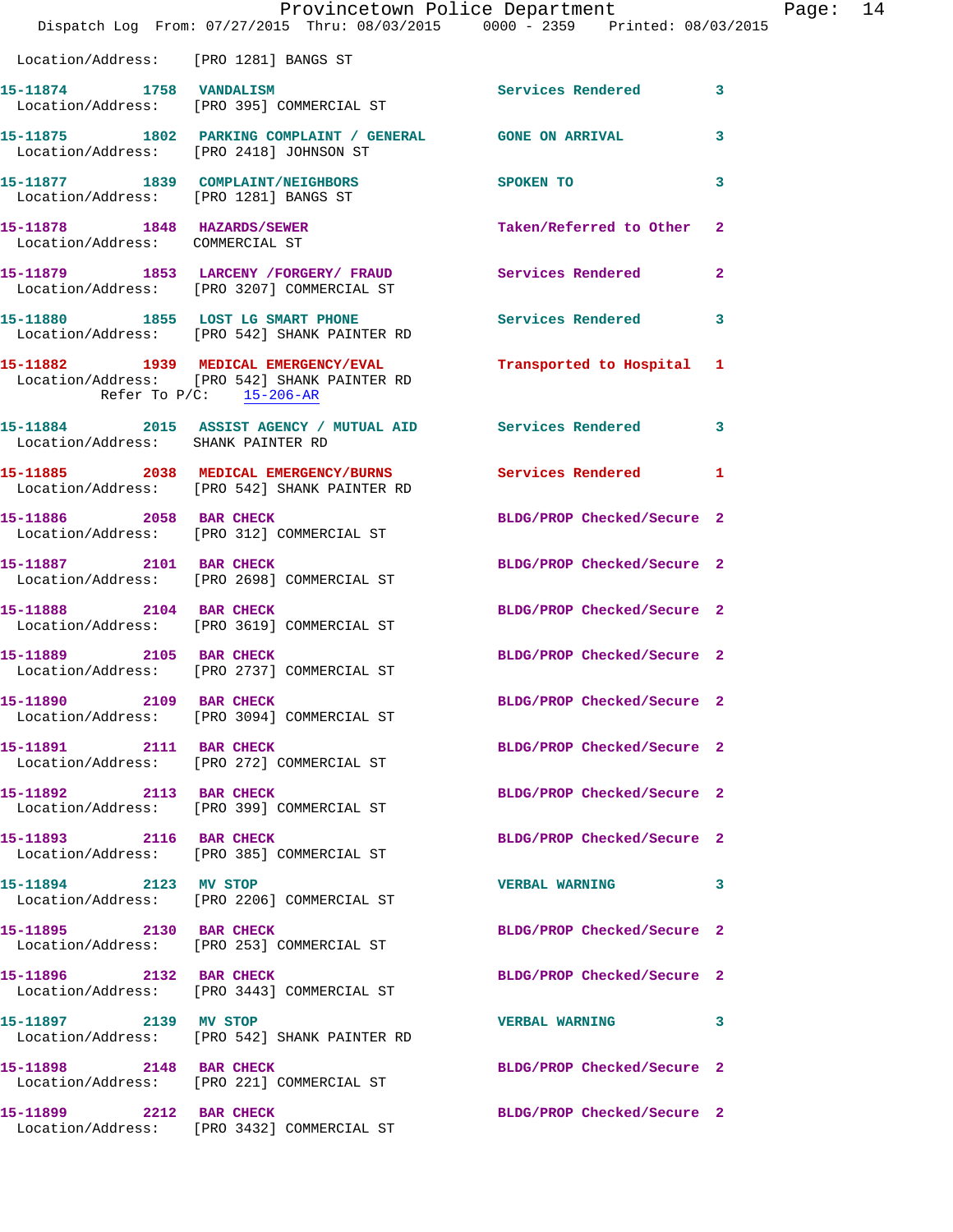| 2225<br>15-11900                      | LOST NY DRIVER'S LICENSE<br>Location/Address: [PRO 542] SHANK PAINTER RD    | Services Rendered          | 3 |
|---------------------------------------|-----------------------------------------------------------------------------|----------------------------|---|
| 2257<br>15-11901                      | <b>COMPLAINT</b><br>Location/Address: [PRO 399] COMMERCIAL ST               | Services Rendered          | 3 |
| 15-11903 2318<br>Location/Address:    | MV OBSERVANCE / ASSIGNMENT<br>[PRO 94] BRADFORD ST                          | Services Rendered          | 3 |
| 15-11904<br>2320                      | MV STOP<br>Location/Address: BRADFORD ST + JOHNSON ST                       | <b>VERBAL WARNING</b>      | 3 |
| 2341<br>15–11906                      | <b>BUILDING/PROPERTY CHECK</b><br>Location/Address: [PRO 519] RACE POINT RD | BLDG/PROP Checked/Secure 3 |   |
| 15–11907<br>2342<br>Location/Address: | <b>BAR CHECK</b><br>FRO 36331 COMMERCIAL ST                                 | LICENSING/NO ACTION        | 2 |

## **For Date: 08/01/2015 - Saturday**

| 15-11908 0005 LOBBY TRAFFIC                                        | Location/Address: [PRO 542] SHANK PAINTER RD                                                                     | <b>Services Rendered</b>   | $\mathbf{2}$   | 21 |
|--------------------------------------------------------------------|------------------------------------------------------------------------------------------------------------------|----------------------------|----------------|----|
| 15-11909 0011 MEDICAL EMERGENCY<br>Location/Address: COMMERCIAL ST |                                                                                                                  | PATIENT REFUSAL            | 1              |    |
| 15-11910 0026 BAR CHECK                                            | Location/Address: [PRO 3255] COMMERCIAL ST                                                                       | LICENSING/NO ACTION        | $\overline{a}$ |    |
| 15-11911 0026 BAR CHECK                                            | Location/Address: [PRO 208] COMMERCIAL ST                                                                        | LICENSING/NO ACTION        | $\overline{2}$ |    |
|                                                                    | 15-11912 0032 BUILDING/PROPERTY CHECK BLDG/PROP Checked/Secure 3<br>Location/Address: [PRO 530] SHANK PAINTER RD |                            |                |    |
|                                                                    | 15-11913 0035 BUILDING/PROPERTY CHECK<br>Location/Address: [PRO 1780] JOHNSON ST                                 | BLDG/PROP Checked/Secure 3 |                |    |
| 15-11914 0100 COMPLAINT                                            | Location/Address: [PRO 3443] COMMERCIAL ST                                                                       | SPOKEN TO                  | 3              |    |
|                                                                    | 15-11915 0108 MEDICAL EMERGENCY<br>Location/Address: PEARL ST + BRADFORD ST                                      | Transported to Hospital    | 1              |    |
| 15-11916 0132 COMPLAINT                                            | Location/Address: [PRO 2675] COMMERCIAL ST                                                                       | SPOKEN TO                  | 3              |    |
|                                                                    | 15-11917 0159 ASSIST CITIZEN<br>Location/Address: [PRO 3276] COMMERCIAL ST                                       | No Action Required         | 3              |    |
|                                                                    | 15-11918 0159 ALARM - FIRE<br>Location/Address: [PRO 2496] BAYBERRY AVE                                          | <b>Services Rendered</b>   | 1              |    |
| 15-11919 0205 NOISE COMPLAINT<br>Location/Address: RYDER ST EXT    |                                                                                                                  | SPOKEN TO                  | 3              |    |
|                                                                    | 15-11920 0206 NOISE COMPLAINT<br>Location/Address: [PRO 2494] BRADFORD ST                                        | SPOKEN TO                  | 3              |    |
|                                                                    | 15-11921 0322 NOISE COMPLAINT<br>Location/Address: [PRO 146] COMMERCIAL ST                                       | SPOKEN TO                  | 3              |    |
|                                                                    | 15-11923 0458 BUILDING/PROPERTY CHECK<br>Location/Address: [PRO 306] COMMERCIAL ST                               | BLDG/PROP Checked/Secure 3 |                |    |
|                                                                    | 15-11924 0513 BUILDING/PROPERTY CHECK<br>Location/Address: [PRO 3609] COMMERCIAL ST                              | BLDG/PROP Checked/Secure 3 |                |    |
|                                                                    | 15-11925 0544 BUILDING/PROPERTY CHECK Services Rendered 3                                                        |                            |                |    |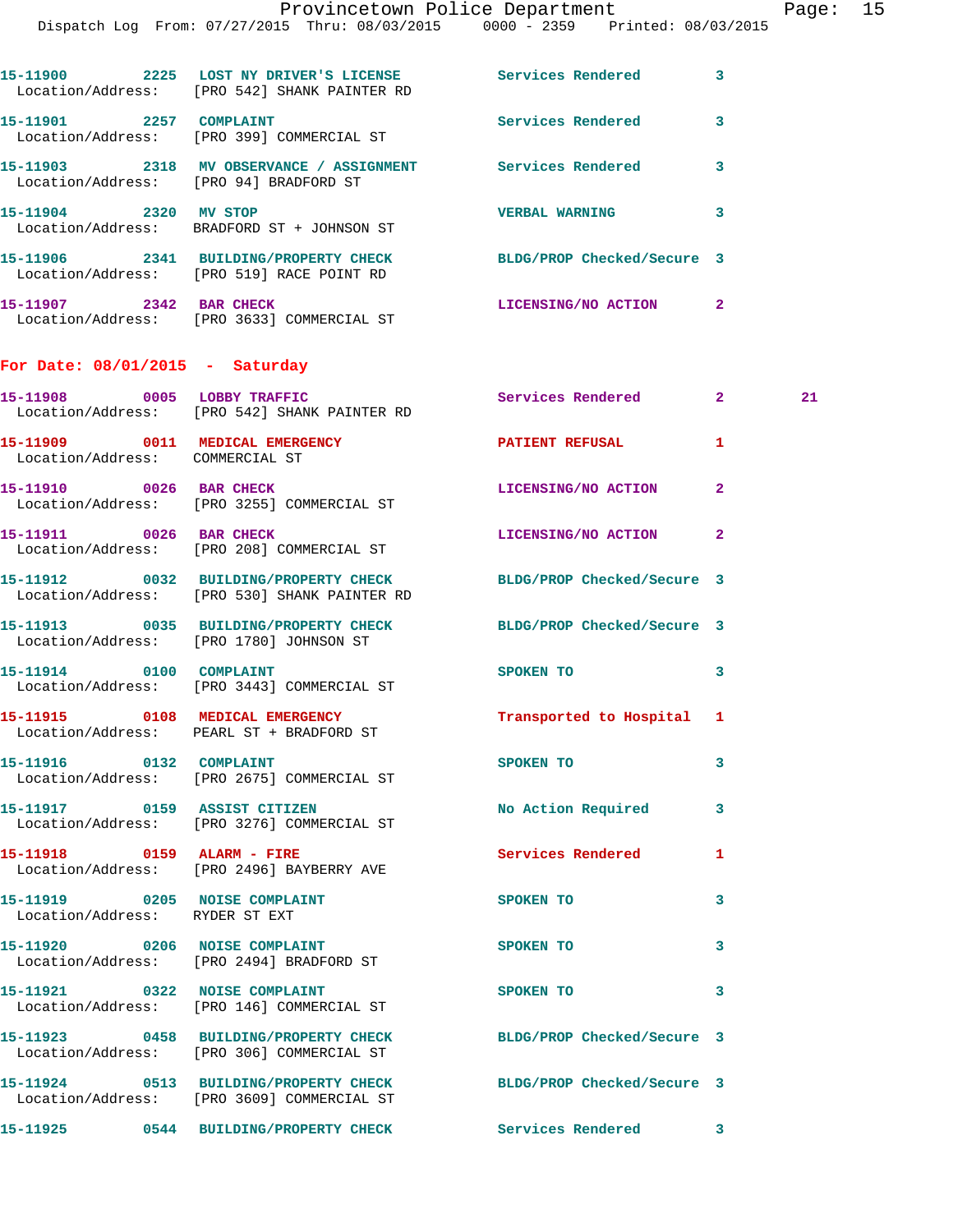|                                                        | Provincetown Police Department<br>Dispatch Log From: 07/27/2015 Thru: 08/03/2015 0000 - 2359 Printed: 08/03/2015 |                            |              |
|--------------------------------------------------------|------------------------------------------------------------------------------------------------------------------|----------------------------|--------------|
|                                                        | Location/Address: [PRO 2483] COMMERCIAL ST                                                                       |                            |              |
|                                                        | 15-11926 0602 BUILDING/PROPERTY CHECK BLDG/PROP Checked/Secure 3<br>Location/Address: [PRO 182] COMMERCIAL ST    |                            |              |
| Location/Address: SNAIL RD                             | 15-11927 0602 BUILDING/PROPERTY CHECK Services Rendered                                                          |                            | $\mathbf{3}$ |
|                                                        | 15-11928 0722 RESIDENTIAL BURG. ALARM<br>Location/Address: AUNT SUKEYS WAY                                       | <b>False Alarm</b>         | 1            |
|                                                        | 15-11929 0734 COMM. BURGLAR ALARM<br>Location/Address: [PRO 208] COMMERCIAL ST                                   | False Alarm                | 1            |
|                                                        | 15-11930 0747 BUILDING/PROPERTY CHECK<br>Location/Address: [PRO 2483] COMMERCIAL ST                              | <b>Services Rendered</b>   | 3            |
|                                                        | 15-11931 0818 BUILDING/PROPERTY CHECK<br>Location/Address: [PRO 3259] MACMILLAN WHARF                            | BLDG/PROP Checked/Secure 3 |              |
|                                                        | 15-11932 0830 BUILDING/PROPERTY CHECK<br>Location/Address: [PRO 2483] COMMERCIAL ST                              | BLDG/PROP Checked/Secure 3 |              |
|                                                        | 15-11933 0831 BUILDING/PROPERTY CHECK<br>Location/Address: [PRO 2206] COMMERCIAL ST                              | BLDG/PROP Checked/Secure 3 |              |
|                                                        | 15-11934 0843 BUILDING/PROPERTY CHECK<br>Location/Address: [PRO 2500] COMMERCIAL ST                              | BLDG/PROP Checked/Secure 3 |              |
| Location/Address: [PRO 3222] ALDEN ST                  | 15-11935 0905 MEDICAL EMERGENCY                                                                                  | <b>PATIENT REFUSAL</b>     | 1            |
| Location/Address: LOVETTS CT                           | 15-11936 0907 ANIMAL CALL/FOLLOW UP Services Rendered                                                            |                            | $\mathbf{2}$ |
|                                                        | 15-11937 0935 BUILDING/PROPERTY CHECK<br>Location/Address: [PRO 564] BAYBERRY AVE                                | Services Rendered          | 3            |
| 15-11938 0938 LOST PURSE                               | Location/Address: [PRO 542] SHANK PAINTER RD                                                                     | <b>Services Rendered</b>   | 3            |
| Location/Address: [PRO 571] ALDEN ST                   | 15-11939 0949 BUILDING/PROPERTY CHECK                                                                            | BLDG/PROP Checked/Secure 3 |              |
| 15-11941    1010    ANIMAL CALL                        | Location/Address: [PRO 3099] SHANK PAINTER RD                                                                    | <b>Services Rendered</b>   | $\mathbf{2}$ |
|                                                        | 15-11942 1013 BUILDING/PROPERTY CHECK<br>Location/Address: [PRO 3317] CEMETERY RD                                | BLDG/PROP Checked/Secure 3 |              |
|                                                        | 15-11943 1013 BUILDING/PROPERTY CHECK<br>Location/Address: [PRO 3318] CEMETERY RD                                | BLDG/PROP Checked/Secure 3 |              |
| 15-11944 1031 MV STOP<br>Location/Address: CEMETERY RD |                                                                                                                  | Citation/Warning Issued 3  |              |
|                                                        | 15-11945 1033 BUILDING/PROPERTY CHECK<br>Location/Address: [PRO 105] COMMERCIAL ST                               | BLDG/PROP Checked/Secure 3 |              |
|                                                        | 15-11946 1042 LOST BLK WALLET<br>Location/Address: [PRO 542] SHANK PAINTER RD                                    | <b>Services Rendered</b>   | 3            |
|                                                        | 15-11948 1056 BUILDING/PROPERTY CHECK<br>Location/Address: [PRO 105] COMMERCIAL ST                               | BLDG/PROP Checked/Secure 3 |              |
|                                                        | 15-11949 1108 FOLLOW UP<br>Location/Address: [PRO 542] SHANK PAINTER RD                                          | Services Rendered          | 2            |
| 15-11950 1135 MEDICAL EMERGENCY                        | Location/Address: [PRO 182] COMMERCIAL ST                                                                        | <b>PATIENT REFUSAL</b>     | 1            |

Page: 16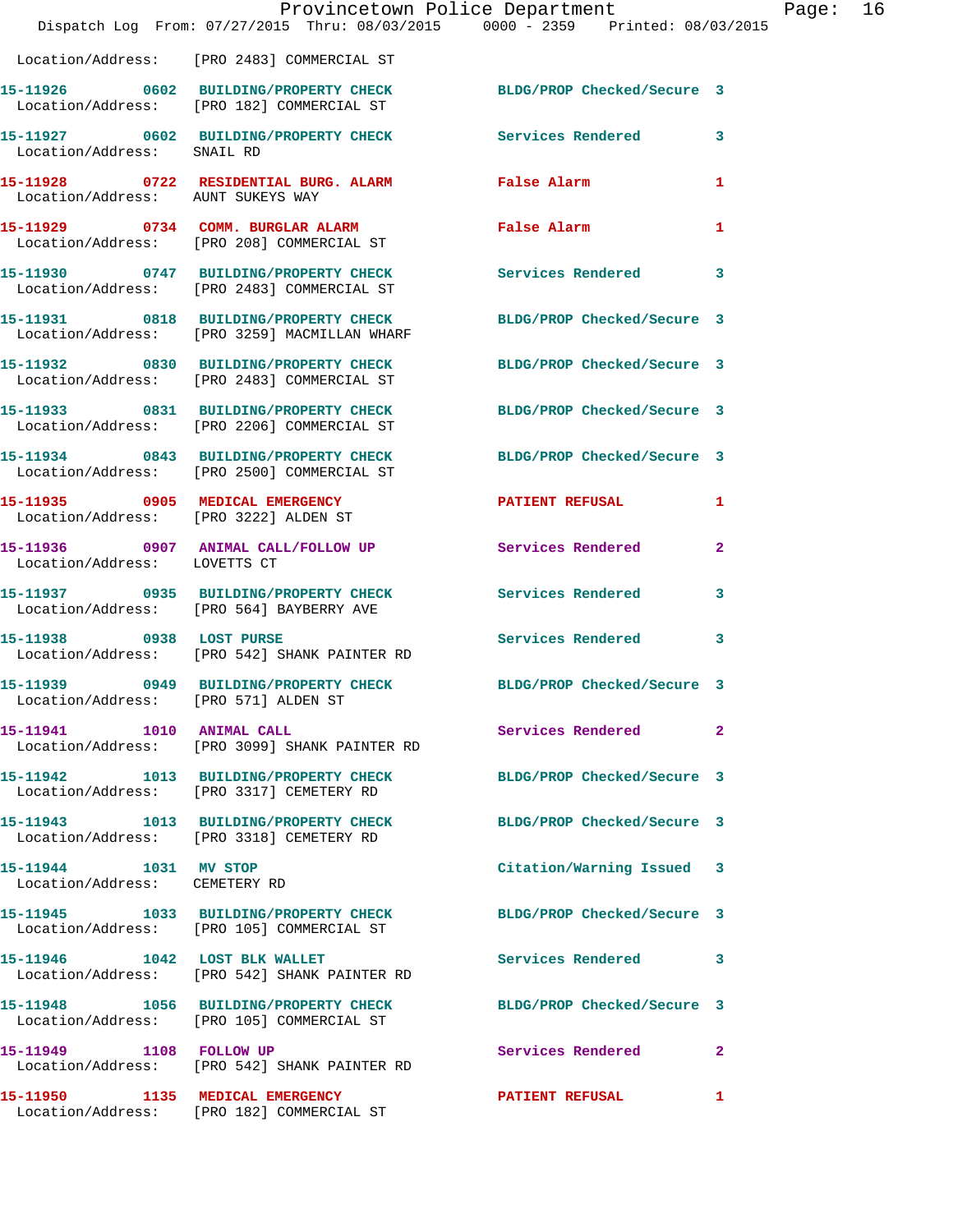|                                                     | Provincetown Police Department<br>Dispatch Log From: 07/27/2015 Thru: 08/03/2015 0000 - 2359 Printed: 08/03/2015    |                          |                |
|-----------------------------------------------------|---------------------------------------------------------------------------------------------------------------------|--------------------------|----------------|
|                                                     |                                                                                                                     |                          |                |
|                                                     | 15-11951 1144 STOLEN WALLET<br>Location/Address: [PRO 542] SHANK PAINTER RD                                         | Services Rendered        | $\mathbf{2}$   |
| 15-11952 1151 NOISE COMPLAINT                       | Location/Address: [PRO 3446] COMMERCIAL ST                                                                          | BY LAW VIOLATION         | 3              |
|                                                     | 15-11953 1158 ALARM - GENERAL<br>Location/Address: [PRO 3207] COMMERCIAL ST                                         | False Alarm              | 1              |
|                                                     | 15-11954 1220 PARK, WALK & TALK 15-11954 1220 PARK, WALK & TALK 150 Mo Action Required                              |                          | $\mathbf{2}$   |
| 15-11955 1228 MV STOP                               | Location/Address: [PRO 43] BRADFORD ST                                                                              | <b>VERBAL WARNING</b>    | 3              |
|                                                     | 15-11956 1245 MIS USE OF CREDIT CARD<br>Location/Address: [PRO 399] COMMERCIAL ST                                   | Services Rendered        | $\overline{a}$ |
| Location/Address: [PRO 2521] ROUTE 6                | 15-11957 1305 MV OBSERVANCE / ASSIGNMENT Services Rendered                                                          |                          | 3              |
| 15-11958 1330 MV STOP<br>Location/Address: SNAIL RD |                                                                                                                     | <b>VERBAL WARNING</b>    | 3              |
|                                                     | 15-11959 1408 BUILDING/PROPERTY CHECK BLDG/PROP Checked/Secure 3<br>Location/Address: [PRO 519] RACE POINT RD       |                          |                |
|                                                     | 15-11962 1546 LOST WALLET<br>Location/Address: [PRO 105] COMMERCIAL ST                                              | Services Rendered        | 3              |
| Location/Address: [PRO 2754] ROUTE 6                | 15-11963 1654 MUTUAL AID TRURO PD                                                                                   | Services Rendered        | 3              |
|                                                     | 15-11965               1752     PARK, WALK & TALK<br>Location/Address:     [PRO 105] COMMERCIAL ST                  | Services Rendered        | $\mathbf{2}$   |
|                                                     | $15-11966$ 1804 ALARM - ELEVATOR<br>Location/Address: [PRO 105] COMMERCIAL ST                                       | <b>Services Rendered</b> | 1              |
|                                                     | 15-11967 1829 ASSIST AGENCY / MUTUAL AID Taken/Referred to Other 3<br>Location/Address: [PRO 2490] PROVINCELANDS RD |                          |                |
| 15-11968 1832 MV STOP                               | Location: [PRO 3431] LOPES SQUARE                                                                                   | <b>VERBAL WARNING</b>    |                |
| Location/Address: [PRO 571] ALDEN ST                | 15-11969 1835 BUILDING/PROPERTY CHECK BLDG/PROP Checked/Secure 3                                                    |                          |                |
| 15-11970 1839 MV COMPLAINT                          | Location/Address: [PRO 448] JOHNSON ST                                                                              | Services Rendered        | $\overline{2}$ |
|                                                     | 15-11971 1846 911 GENERAL/HANGUP<br>Location/Address: [PRO 63] BRADFORD ST EXT                                      | <b>Services Rendered</b> | 1              |
|                                                     | 15-11972 1849 TRAFFIC CONTROL<br>Location/Address: STANDISH ST + COMMERCIAL ST                                      | <b>Services Rendered</b> | $\mathbf{3}$   |
|                                                     | 15-11973 1900 SHOPLIFTING<br>Location/Address: [PRO 3314] COMMERCIAL ST                                             | Services Rendered        | 3              |
|                                                     | 15-11974 1910 PARK, WALK & TALK<br>Location/Address: [PRO 146] COMMERCIAL ST                                        | Services Rendered        | $\overline{a}$ |
|                                                     | 15-11975    1941    COMPLAINT<br>Location/Address: [PRO 395] COMMERCIAL ST                                          | SPOKEN TO                | 3              |
|                                                     | 15-11976 1951 MV OBSERVANCE / ASSIGNMENT Services Rendered<br>Location/Address: HOWLAND ST + BRADFORD ST            |                          | 3              |
| 15-11977 1956 LANDLORD/TENANT                       |                                                                                                                     | SPOKEN TO                | $\mathbf{2}$   |

Location/Address: NELSON AVE

Page: 17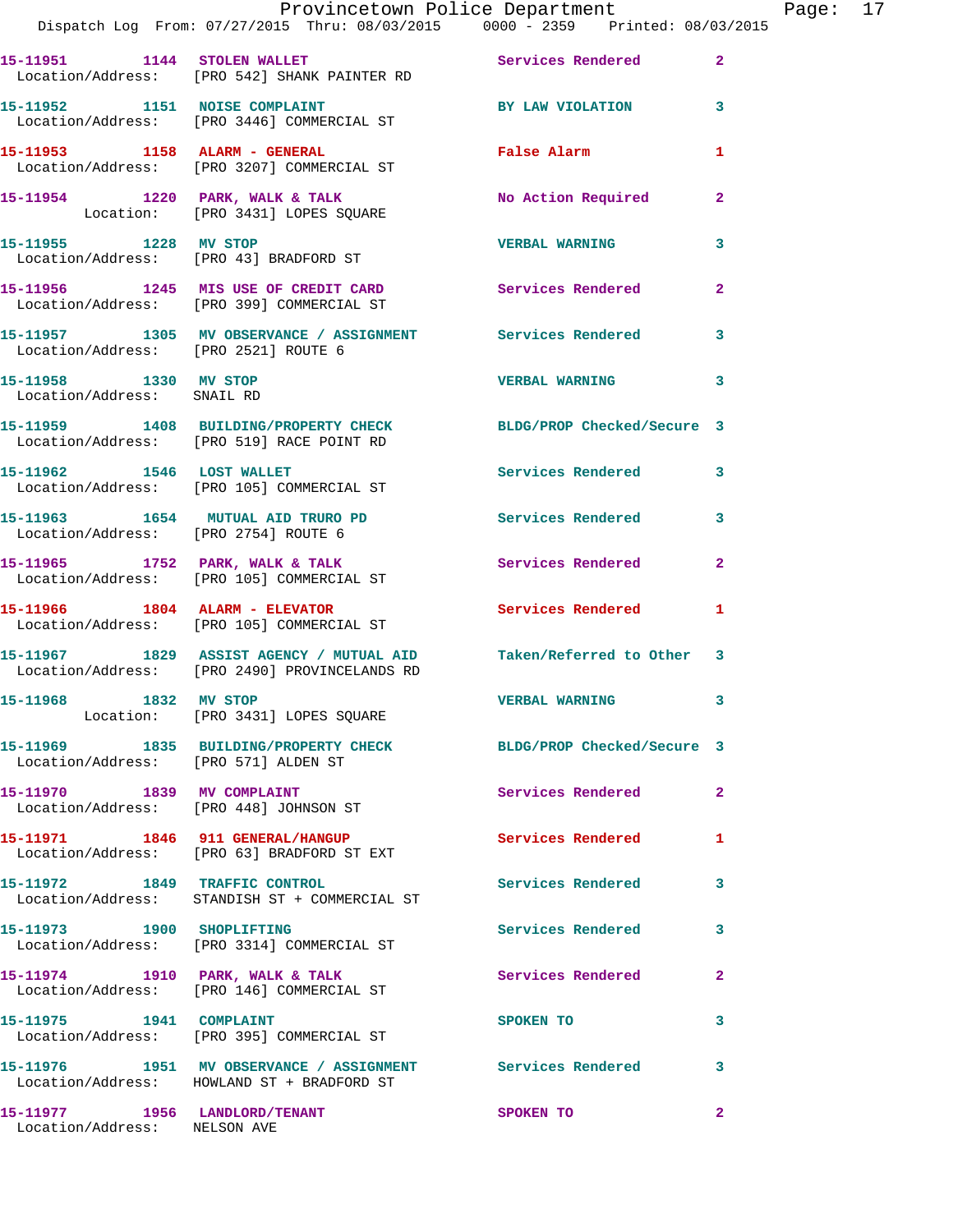|                                                                         | 15-11978 2001 MV STOP<br>Location/Address: [PRO 1895] BRADFORD ST                                             | VERBAL WARNING 3           |   |    |
|-------------------------------------------------------------------------|---------------------------------------------------------------------------------------------------------------|----------------------------|---|----|
| 15-11979 2043 MV STOP                                                   | Location/Address: CENTER ST + BRADFORD ST                                                                     | VERBAL WARNING 3           |   |    |
|                                                                         | 15-11980 2047 BUILDING/PROPERTY CHECK BLDG/PROP Checked/Secure 3<br>Location/Address: [PRO 519] RACE POINT RD |                            |   |    |
| 15-11981 2058 MV COMPLAINT<br>Location/Address: [PRO 2513] ROUTE 6      |                                                                                                               | Services Rendered 2        |   |    |
| 15-11982 2108 ALARM - GENERAL<br>Location/Address: [PRO 554] TREMONT ST |                                                                                                               | <b>Services Rendered</b>   | 1 |    |
| 15-11983 2205 MV STOP<br>Location/Address: BRADFORD ST                  |                                                                                                               | <b>VERBAL WARNING</b>      | 3 |    |
| Location/Address: SHANK PAINTER RD                                      | 15-11984 2206 MV OBSERVANCE / ASSIGNMENT Services Rendered                                                    |                            | 3 |    |
| 15-11985 2222 NOISE COMPLAINT<br>Location/Address: DEWEY AVE            |                                                                                                               | SPOKEN TO                  | 3 |    |
|                                                                         | 15-11986 2224 SERVICE CALL<br>Location/Address: [PRO 2539] RYDER ST EXT                                       | SPOKEN TO                  | 3 |    |
| 15-11987   2237   COMPLAINT                                             | Location/Address: [PRO 2539] RYDER ST EXT                                                                     | <b>Services Rendered</b>   | 3 |    |
| 15-11988 2239 MV STOP<br>Location/Address: BRADFORD ST                  |                                                                                                               | <b>VERBAL WARNING</b>      | 3 |    |
| 15-11997 2245 PROPERTY DAMAGE<br>Location/Address: RYDER ST             |                                                                                                               | No Action Required 3       |   |    |
|                                                                         | 15-11989 2246 DISTURBANCE<br>Location/Address: [PRO 1526] BREWSTER ST                                         | SPOKEN TO                  | 1 |    |
| 15-11990 2246 COMPLAINT                                                 | Location/Address: [PRO 3443] COMMERCIAL ST                                                                    | SPOKEN TO                  | 3 |    |
|                                                                         | 15-11991 2259 LOST WALLET<br>Location/Address: [PRO 2618] COMMERCIAL ST                                       | Services Rendered 3        |   | 1  |
| 15-11992 2312 COMPLAINT                                                 | Location/Address: [PRO 182] COMMERCIAL ST                                                                     | SPOKEN TO                  | 3 |    |
| 15-11993 2316 DISTURBANCE                                               | Location/Address: [PRO 3430] COMMERCIAL ST                                                                    | SPOKEN TO                  | 1 |    |
| 15-11994 2325 MEDICAL EMERGENCY                                         | Location/Address: [PRO 433] RYDER ST EXT                                                                      | <b>PATIENT REFUSAL</b>     | 1 |    |
|                                                                         | 15-11995 2333 BUILDING/PROPERTY CHECK<br>Location/Address: [PRO 1989] COMMERCIAL ST                           | BLDG/PROP Checked/Secure 3 |   |    |
|                                                                         | 15-11996 2336 BUILDING/PROPERTY CHECK BLDG/PROP Checked/Secure 3<br>Location/Address: [PRO 526] RYDER ST EXT  |                            |   |    |
| 15-11999 2355 MV STOP<br>Location/Address: [PRO 37] BRADFORD ST         |                                                                                                               | <b>VERBAL WARNING</b>      | 3 |    |
| For Date: $08/02/2015$ - Sunday                                         |                                                                                                               |                            |   |    |
|                                                                         | 15-12000 0007 LOBBY TRAFFIC<br>Location/Address: [PRO 542] SHANK PAINTER RD                                   | Services Rendered 2        |   | 31 |

**15-12001 0017 RETURNED CELL PHONE No Action Required 3**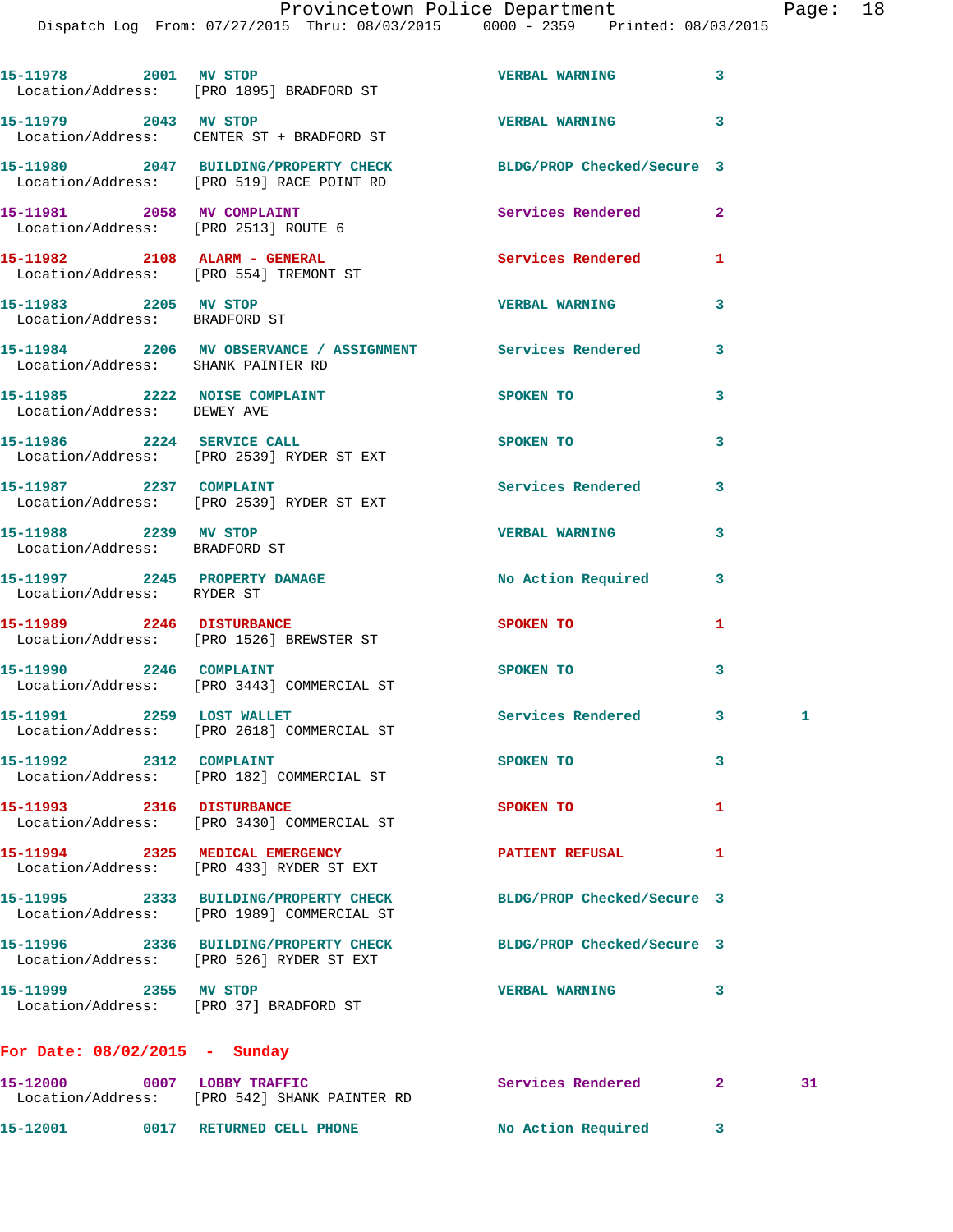|                                                                  | Provincetown Police Department<br>Dispatch Log From: 07/27/2015 Thru: 08/03/2015 0000 - 2359 Printed: 08/03/2015           |                           |                |
|------------------------------------------------------------------|----------------------------------------------------------------------------------------------------------------------------|---------------------------|----------------|
|                                                                  | Location/Address: [PRO 542] SHANK PAINTER RD                                                                               |                           |                |
|                                                                  | 15-12002 0033 MEDICAL EMERGENCY<br>Location/Address: [PRO 542] SHANK PAINTER RD<br>Refer To $P/C$ : $15-207-R$             | <b>PATIENT REFUSAL</b>    | $\mathbf{1}$   |
|                                                                  | 15-12003 0056 COMPLAINT<br>Location/Address: [PRO 526] RYDER ST EXT                                                        | No Action Required        | 3              |
|                                                                  | 15-12005 0104 BY-LAW VIOLATION-SLEEPING SPOKEN TO<br>Location/Address: [PRO 105] COMMERCIAL ST                             |                           | $\overline{a}$ |
|                                                                  | 15-12007 0112 TRAFFIC CONTROL<br>Location/Address: [PRO 165] COMMERCIAL ST                                                 | No Action Required        | 3              |
| 15-12008 0117 COMPLAINT                                          | Location/Address: [PRO 3276] COMMERCIAL ST                                                                                 | SPOKEN TO                 | 3              |
| Location/Address: FREEMAN ST                                     | 15-12010 0135 ASSAULT/TRANSPORT                                                                                            | Transported to Hospital   | 1              |
|                                                                  | 15-12011 0144 MEDICAL EMERGENCY<br>Location/Address: [PRO 2379] PILGRIM HEIGHTS RD                                         | <b>PATIENT REFUSAL</b>    | 1              |
|                                                                  | 15-12012 0146 MEDICAL EMERGENCY<br>Location/Address: [PRO 80] CARVER ST                                                    | Transported to Hospital   | 1              |
|                                                                  | 15-12013 0157 ASSIST AGENCY / NPS Services Rendered<br>Location/Address: [PRO 2490] PROVINCELANDS RD                       |                           | 3              |
|                                                                  | 15-12014 0211 ASSIST CITIZEN<br>Location/Address: [PRO 3276] COMMERCIAL ST                                                 | <b>No Action Required</b> | 3              |
| 15-12017 0245 NOISE COMPLAINT<br>Location/Address: COMMERCIAL ST |                                                                                                                            | <b>SPOKEN TO</b>          | 3              |
|                                                                  | 15-12018 0446 MEDICAL EMERGENCY<br>Location/Address: [PRO 542] SHANK PAINTER RD<br>Refer To $P/C$ : $\frac{15-209-AR}{25}$ | PATIENT REFUSAL           | 1              |
|                                                                  | 15-12019 0555 BUILDING/PROPERTY CHECK BLDG/PROP Checked/Secure 3<br>Location/Address: [PRO 2490] PROVINCELANDS RD          |                           |                |
|                                                                  | 15-12020 0600 MV OBSERVANCE / ASSIGNMENT No Action Required<br>Location/Address: RACE POINT RD + SEASHORE PARK DR          |                           | 3              |
| 15-12021 0608 FOLLOW UP                                          | Location/Address: [PRO 414] CONWELL ST<br>Refer To P/C: 15-209-AR                                                          | No Action Required        | $\overline{2}$ |
|                                                                  | 15-12022 0614 FOUND SUNGLASSES<br>Location/Address: [PRO 542] SHANK PAINTER RD                                             | No Action Required        | 3              |
|                                                                  | 15-12023 0616 BUILDING/PROPERTY CHECK BLDG/PROP Checked/Secure 3<br>Location/Address: [PRO 1638] COMMERCIAL ST             |                           |                |
| 15-12024 0620 MV STOP                                            | Location/Address: [PRO 2540] RACE POINT RD                                                                                 | <b>VERBAL WARNING</b>     | 3              |
|                                                                  | 15-12026 0742 BUILDING/PROPERTY CHECK Services Rendered<br>Location/Address: [PRO 3259] MACMILLAN WHARF                    |                           | 3              |
|                                                                  | 15-12027 0751 PARKING COMPLAINT / GENERAL Services Rendered<br>Location/Address: WINSLOW ST + JEROME SMITH RD              |                           | 3              |
|                                                                  | 15-12028 0756 FOUND IPHONE/RETURNED<br>Location/Address: [PRO 542] SHANK PAINTER RD                                        | Services Rendered         | 3              |
|                                                                  | 15-12029 0807 PARKING COMPLAINT / GENERAL Services Rendered<br>Location/Address: [PRO 2483] COMMERCIAL ST                  |                           | 3              |

Page: 19<br>
115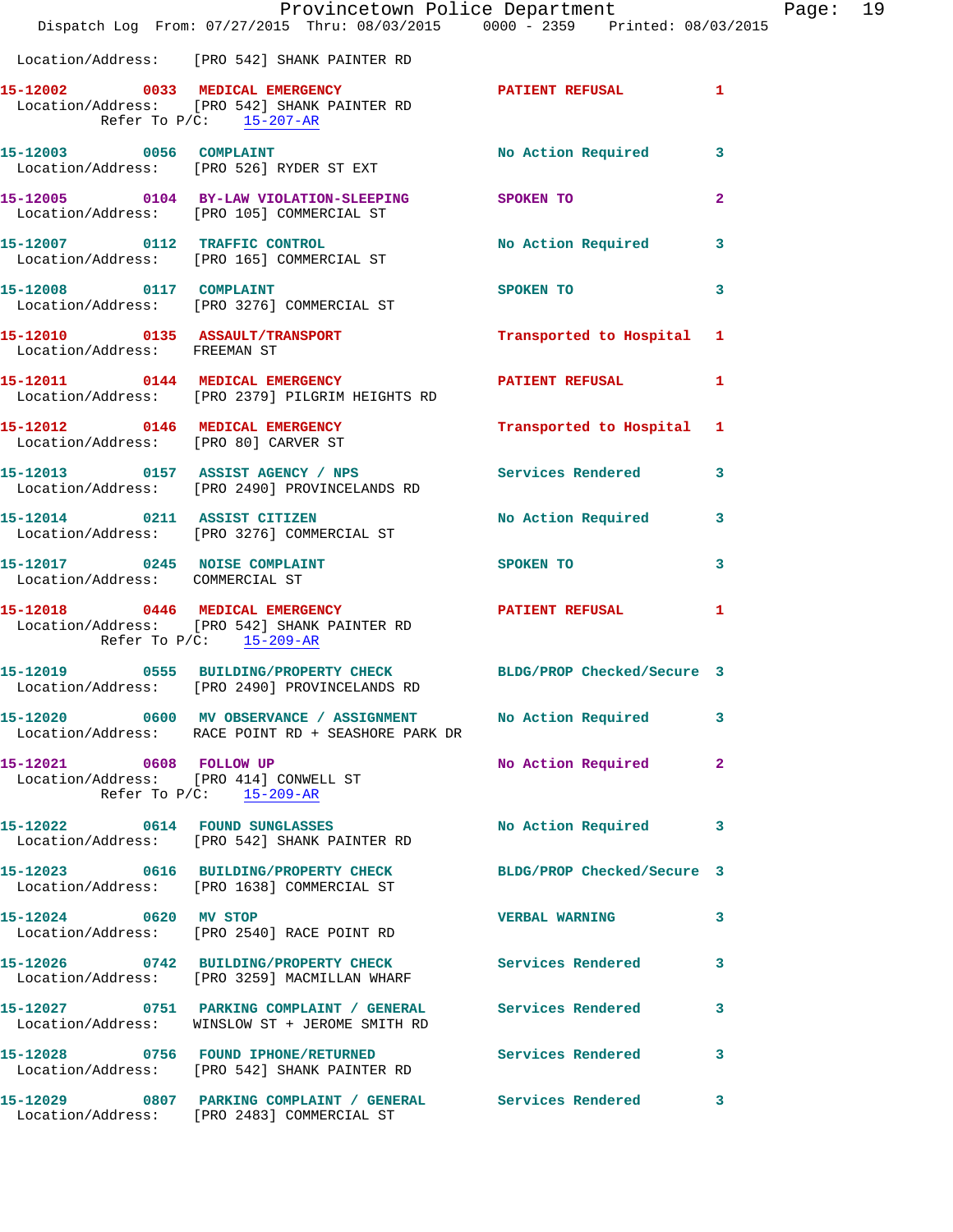|                                                                 | Provincetown Police Department<br>Dispatch Log From: 07/27/2015 Thru: 08/03/2015 0000 - 2359 Printed: 08/03/2015   |                           |                | Page: 20 |  |
|-----------------------------------------------------------------|--------------------------------------------------------------------------------------------------------------------|---------------------------|----------------|----------|--|
|                                                                 |                                                                                                                    |                           |                |          |  |
|                                                                 | 15-12030 0838 MV OBSERVANCE / ASSIGNMENT Services Rendered 3<br>Location/Address: [PRO 3440] ROUTE 6               |                           |                |          |  |
| 15-12031 0855 COMPLAINT                                         | Location/Address: [PRO 542] SHANK PAINTER RD                                                                       | SPOKEN TO                 | $\mathbf{3}$   |          |  |
|                                                                 |                                                                                                                    |                           |                |          |  |
|                                                                 | 15-12033 0919 PARKING COMPLAINT / GENERAL Services Rendered 3<br>Location/Address: [PRO 2206] COMMERCIAL ST        |                           |                |          |  |
|                                                                 | 15-12034 0932 ALARM - FIRE<br>Location/Address: [PRO 786] CARVER ST                                                | Services Rendered 1       |                |          |  |
|                                                                 | 15-12035 0942 LOST WALLET Services Rendered 3<br>Location/Address: [PRO 542] SHANK PAINTER RD                      |                           |                |          |  |
|                                                                 | 15-12036 0947 ASSIST AGENCY: H/M Taken/Referred to Other 3<br>Location/Address: [TRU] KNOWLES HEIGHTS RD           |                           |                |          |  |
|                                                                 | 15-12037 1001 MV STOP 1001 2001 1001 2002 1001 1001 1002<br>Location/Address: [PRO 444] HIGH POLE HL + BRADFORD ST |                           |                | 1        |  |
|                                                                 | 15-12038 1100 MEDICAL EMERGENCY 1 PATIENT REFUSAL 1<br>Location/Address: [PRO 517] RACE POINT RD                   |                           |                |          |  |
|                                                                 | 15-12039 1111 COMPLAINT SPOKEN TO<br>Location/Address: [PRO 542] SHANK PAINTER RD                                  |                           | $\mathbf{3}$   |          |  |
|                                                                 | 15-12040 1113 MV ACCIDENT<br>Location/Address: [PRO 105] COMMERCIAL ST                                             | No Action Required 1      |                |          |  |
|                                                                 | 15-12041 1234 BUILDING/PROPERTY CHECK Services Rendered 3<br>Location/Address: [PRO 3430] COMMERCIAL ST            |                           |                |          |  |
|                                                                 | 15-12043 1248 MEDICAL EVALUATION<br>Location: [PRO 3431] LOPES SQUARE                                              | Transported to Hospital 1 |                |          |  |
|                                                                 | 15-12044 1309 LOST PREPAID CARD<br>Location/Address: [PRO 542] SHANK PAINTER RD                                    | Services Rendered 3       |                |          |  |
|                                                                 | 15-12045 1322 FOX IN DRIVEWAY 6ONE ON ARRIVAL<br>Location/Address: [PRO 442] HARRY KEMP WAY                        |                           |                |          |  |
|                                                                 | 15-12046 1348 FLIGHT COVERAGE<br>Location/Address: [PRO 516] RACE POINT RD                                         | Services Rendered         | $\overline{2}$ |          |  |
|                                                                 | 15-12047 1359 BUILDING/PROPERTY CHECK No Action Required 3<br>Location: [PRO 3431] LOPES SQUARE                    |                           |                |          |  |
|                                                                 | 15-12049 1402 MEDICAL EMERGENCY<br>Location/Address: [PRO 3259] MACMILLAN WHARF                                    | <b>PATIENT REFUSAL</b>    | 1              |          |  |
|                                                                 | 15-12050 1402 FOUND CAMERA BAG Services Rendered 3<br>Location/Address: [PRO 542] SHANK PAINTER RD                 |                           |                |          |  |
| Location/Address: RACE POINT RD                                 | 15-12048 1403 MV OBSERVANCE / ASSIGNMENT Services Rendered                                                         |                           | 3              |          |  |
| 15-12051 1411 MV STOP                                           | Location/Address: [PRO 2512] JEROME SMITH RD                                                                       | <b>VERBAL WARNING</b>     | 3              |          |  |
|                                                                 | 15-12052 1413 FOUND RI D.L. Services Rendered<br>Location/Address: WINSLOW ST + HIGH POLE HILL                     |                           | 3              |          |  |
| 15-12053 1548 ANIMAL CALL<br>Location/Address: OLD ANN PAGE WAY |                                                                                                                    | Services Rendered 2       |                |          |  |
|                                                                 | 15-12054 1635 BUILDING/PROPERTY CHECK BLDG/PROP Checked/Secure 3<br>Location/Address: [PRO 105] COMMERCIAL ST      |                           |                |          |  |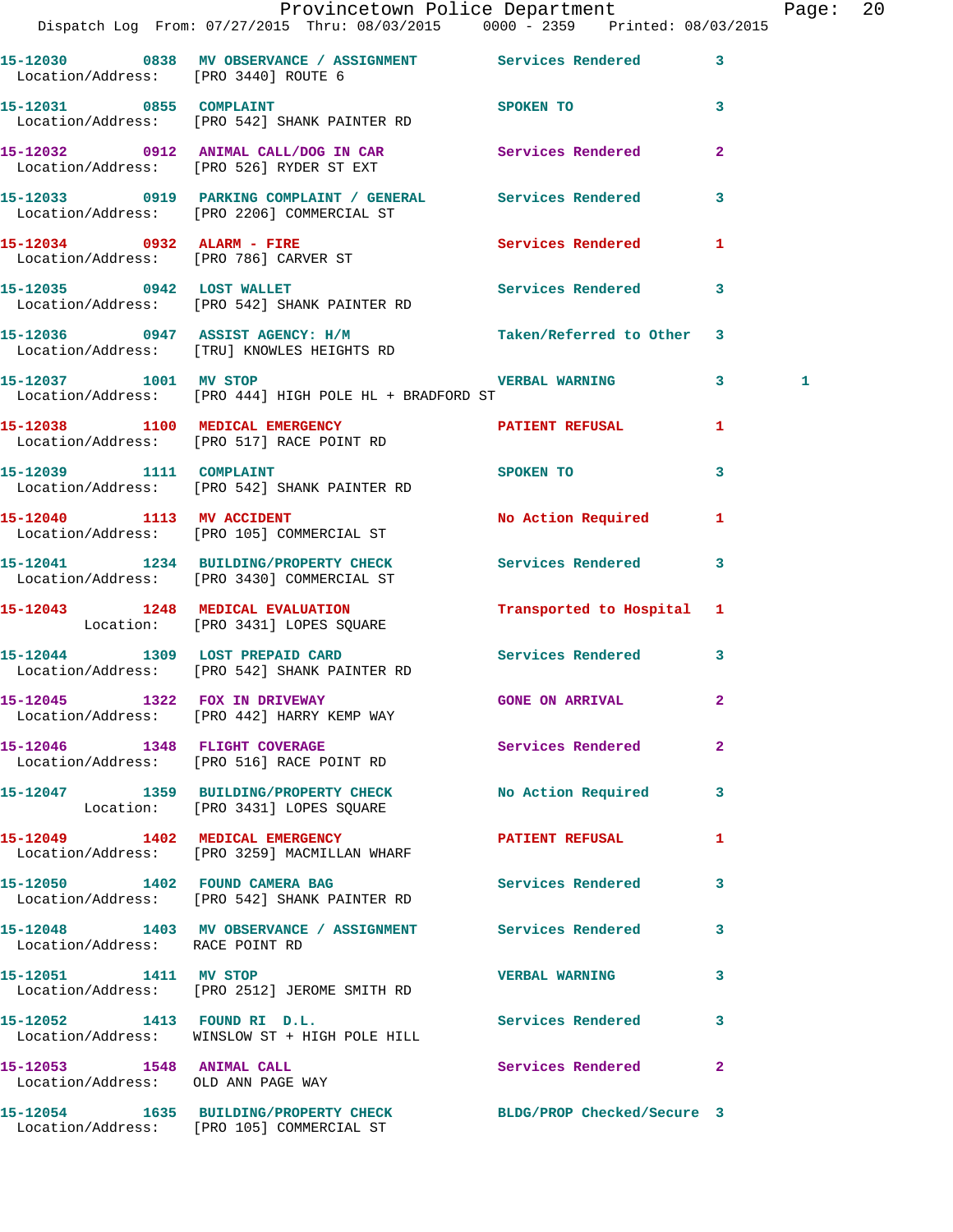**15-12055 1816 PARKING COMPLAINT / GENERAL Services Rendered 3** 

|                                                                   | Location/Address: STANDISH ST + COMMERCIAL ST                                                                  |                            |                |
|-------------------------------------------------------------------|----------------------------------------------------------------------------------------------------------------|----------------------------|----------------|
|                                                                   | 15-12056 1823 MEDICAL EMERGENCY/DIZZY<br>Location/Address: [PRO 1953] COMMERCIAL ST                            | Transported to Hospital 1  |                |
|                                                                   | 15-12057 1831 MEDICAL EMERGENCY<br>Location/Address: [PRO 1892] SHANK PAINTER RD                               | <b>Services Rendered</b>   | $\mathbf{1}$   |
| 15-12058 1905 COMPLAINT/NEIGHBOR<br>Location/Address: STANDISH ST |                                                                                                                | SPOKEN TO                  | $\mathbf{3}$   |
|                                                                   | 15-12060 1930 PARK, WALK & TALK<br>Location/Address: [PRO 208] COMMERCIAL ST                                   | Services Rendered          | $\mathbf{2}$   |
| 15-12061 2111 MV HIT & RUN                                        | Location/Address: [PRO 2136] COMMERCIAL ST                                                                     | SPOKEN TO                  | $\overline{2}$ |
| 15-12062 2128 HARASSMENT                                          | Location/Address: [PRO 3977] AUNT SUKEYS WAY                                                                   | SPOKEN TO                  | $\mathbf{2}$   |
| 15-12063 2154 NOISE COMPLAINT                                     | Location/Address: HOWLAND ST + BRADFORD ST                                                                     | SPOKEN TO                  | 3              |
|                                                                   | 15-12064 2159 BUILDING/PROPERTY CHECK<br>Location/Address: [PRO 1952] COMMERCIAL ST                            | BLDG/PROP Checked/Secure 3 |                |
| 15-12065 2300 FOLLOW UP                                           | Location/Address: [PRO 3020] STEARNS AVE                                                                       | Services Rendered 2        |                |
| Location/Address: COMMERCIAL ST                                   | 15-12066 2307 MEDICAL EMERGENCY                                                                                | Transported to Hospital 1  |                |
|                                                                   | 15-12067 2316 COMPLAINT - STREET PERFORMERS LICENSING VIOLATION 3<br>Location/Address: [PRO 196] COMMERCIAL ST |                            |                |
|                                                                   | 15-12068 2328 BUILDING/PROPERTY CHECK<br>Location/Address: [PRO 1638] COMMERCIAL ST                            | BLDG/PROP Checked/Secure 3 |                |
| Location/Address: BRADFORD ST                                     | 15-12069 2343 BUILDING/PROPERTY CHECK                                                                          | BLDG/PROP Checked/Secure 3 |                |
| For Date: $08/03/2015$ - Monday                                   |                                                                                                                |                            |                |
|                                                                   | 15-12070 0000 MV OBSERVANCE / ASSIGNMENT Services Rendered 3<br>Location/Address: BRADFORD ST + HOWLAND ST     |                            |                |
|                                                                   | 15-12071 0004 BUILDING/PROPERTY CHECK<br>Location/Address: [PRO 182] COMMERCIAL ST                             | BLDG/PROP Checked/Secure 3 |                |
|                                                                   | 15-12072 0006 MEDICAL EMERGENCY<br>Location/Address: [PRO 1591] PEARL ST                                       | Transported to Hospital 1  |                |
|                                                                   | 15-12073 0009 BUILDING/PROPERTY CHECK<br>Location/Address: [PRO 519] RACE POINT RD                             | BLDG/PROP Checked/Secure 3 |                |
|                                                                   | 15-12074 0018 MV OBSERVANCE / ASSIGNMENT Services Rendered 3<br>Location/Address: [PRO 2818] CONWELL ST        |                            |                |
| 15-12075 0022 MV STOP                                             | Location/Address: [PRO 57] BRADFORD ST                                                                         | <b>VERBAL WARNING</b>      | 3              |
|                                                                   | 15-12077 0042 BUILDING/PROPERTY CHECK<br>Location/Address: [PRO 440] HARRY KEMP WAY                            | BLDG/PROP Checked/Secure 3 |                |
| 15-12079 0112 MV STOP                                             | Location: [PRO 3431] LOPES SQUARE                                                                              | <b>VERBAL WARNING</b>      | 3              |
|                                                                   | 15-12080 0120 PARKING GATE BROKEN                                                                              | <b>Services Rendered</b>   | $\mathbf{3}$   |